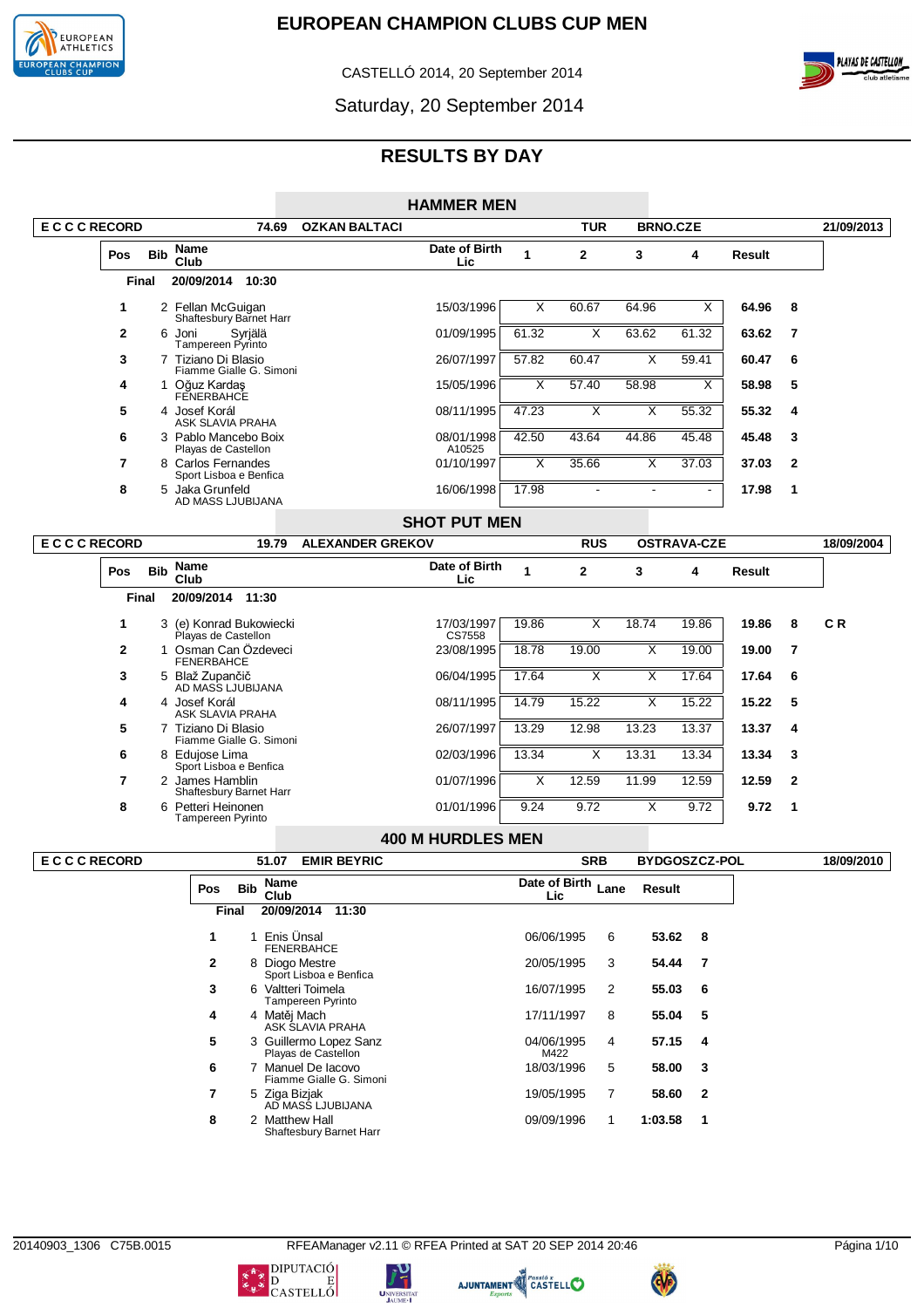



CASTELLÓ 2014, 20 September 2014

Saturday, 20 September 2014

# **RESULTS BY DAY**

### **100 M (NON SCORING)**

|              | Final      |                                                |                      |                |           |  |  |  |  |  |  |  |
|--------------|------------|------------------------------------------------|----------------------|----------------|-----------|--|--|--|--|--|--|--|
| Pos          | <b>Bib</b> | <b>Name</b><br>Club                            | Date of Birth<br>Lic | Lane           | Result    |  |  |  |  |  |  |  |
|              | Final A    | 20/09/2014<br>Wind: +0.7<br>11:40              |                      |                |           |  |  |  |  |  |  |  |
| 1            |            | 2 Zanson Plummer<br>Shaftesbury Barnet Harr    | 27/03/1997           | 4              | 11.07     |  |  |  |  |  |  |  |
| $\mathbf{2}$ |            | 4 Jan Stejskal<br>ASK SLÁVIA PRAHA             | 26/10/1995           | 8              | 11.41     |  |  |  |  |  |  |  |
| 3            |            | 5 Tjaš Paulin<br>AD MASS LJUBIJANA             | 09/04/1996           | 6              | 11.59     |  |  |  |  |  |  |  |
| 4            |            | 2 Alfred Alando<br>Shaftesbury Barnet Harr     | 01/12/1996           | 5              | 11.68     |  |  |  |  |  |  |  |
| 5            |            | 4 Jaroslav Hrdlicka<br><b>ASK SLAVIA PRAHA</b> | 20/09/1995           | $\overline{7}$ | 11.71     |  |  |  |  |  |  |  |
|              | Final B    | 20/09/2014 11:40<br>Wind: $+1.5$               |                      |                |           |  |  |  |  |  |  |  |
| 1            |            | 5 Aleksander Buh<br>AD MASS LJUBIJANA          | 06/03/1998           | 4              | 11.24     |  |  |  |  |  |  |  |
| $\mathbf{2}$ |            | 2 Nathanal Murray<br>Shaftesbury Barnet Harr   | 18/09/1996           | 5              | 11.33     |  |  |  |  |  |  |  |
| 3            |            | 7 Edoardo Lecce<br>Fiamme Gialle G. Simoni     | 20/02/1998           | 6              | 11.40     |  |  |  |  |  |  |  |
| 4            |            | 4 Jan Kuklik<br>ASK SLAVIA PRAHA               | 30/03/1996           | 3              | 11.59     |  |  |  |  |  |  |  |
|              |            | 6 Leo Railevirta<br>Tampereen Pyrinto          | 26/08/1997           | 7              | <b>NP</b> |  |  |  |  |  |  |  |
|              |            |                                                |                      |                |           |  |  |  |  |  |  |  |

# **100 M MEN**

| <b>ECCCRECORD</b> |            | 10.53                      | <b>ALEKSANDER PORKHOMOVSKI</b>                   |                            | <b>RUS</b>     | <b>ATHENS-GRE</b> |           | 21/09/1991 |
|-------------------|------------|----------------------------|--------------------------------------------------|----------------------------|----------------|-------------------|-----------|------------|
|                   | <b>Pos</b> | Name<br><b>Bib</b><br>Club |                                                  | Date of Birth Lane<br>Lic. |                | Result            |           |            |
|                   | Final      | 20/09/2014                 | Wind: $+1.0$<br>12:00                            |                            |                |                   |           |            |
|                   | 1          | 1 Fatih Aktas              | <b>FENERBAHCE</b>                                | 26/01/1995                 | 1              | 10.75 8           |           |            |
|                   | 2          |                            | 8 Ricardo Pereira<br>Sport Lisboa e Benfica      | 04/03/1996                 | 6              | 10.92             | -7        |            |
|                   | 3          | 5 Anže Šorn                | AD MASS LJUBIJANA                                | 27/10/1996                 | 2              | 11.09             | - 6       |            |
|                   | 4          |                            | 7 Alessandro Ramadori<br>Fiamme Gialle G. Simoni | 06/10/1995                 | 8              | 11.11             | 5         |            |
|                   | 5          | 4 Jiří Gvučš               | ASK SLAVIA PRAHA                                 | 16/08/1995                 | 3              | $11.12 \quad 4$   |           |            |
|                   | 6          |                            | 3 Daniel Mazon Toledo<br>Playas de Castellon     | 31/01/1996<br>A10323       | $\overline{7}$ | 11.39             | -3        |            |
|                   | 7          | 6 Olli Majuri              | Tampereen Pyrinto                                | 29/09/1995                 | 5              | 12.04             | 2 YC162.5 |            |
|                   |            |                            | 2 John Otugade<br>Shaftesbury Barnet Harr        | 24/01/1995                 | 4              | <b>DS</b>         | DQ 162.7  |            |





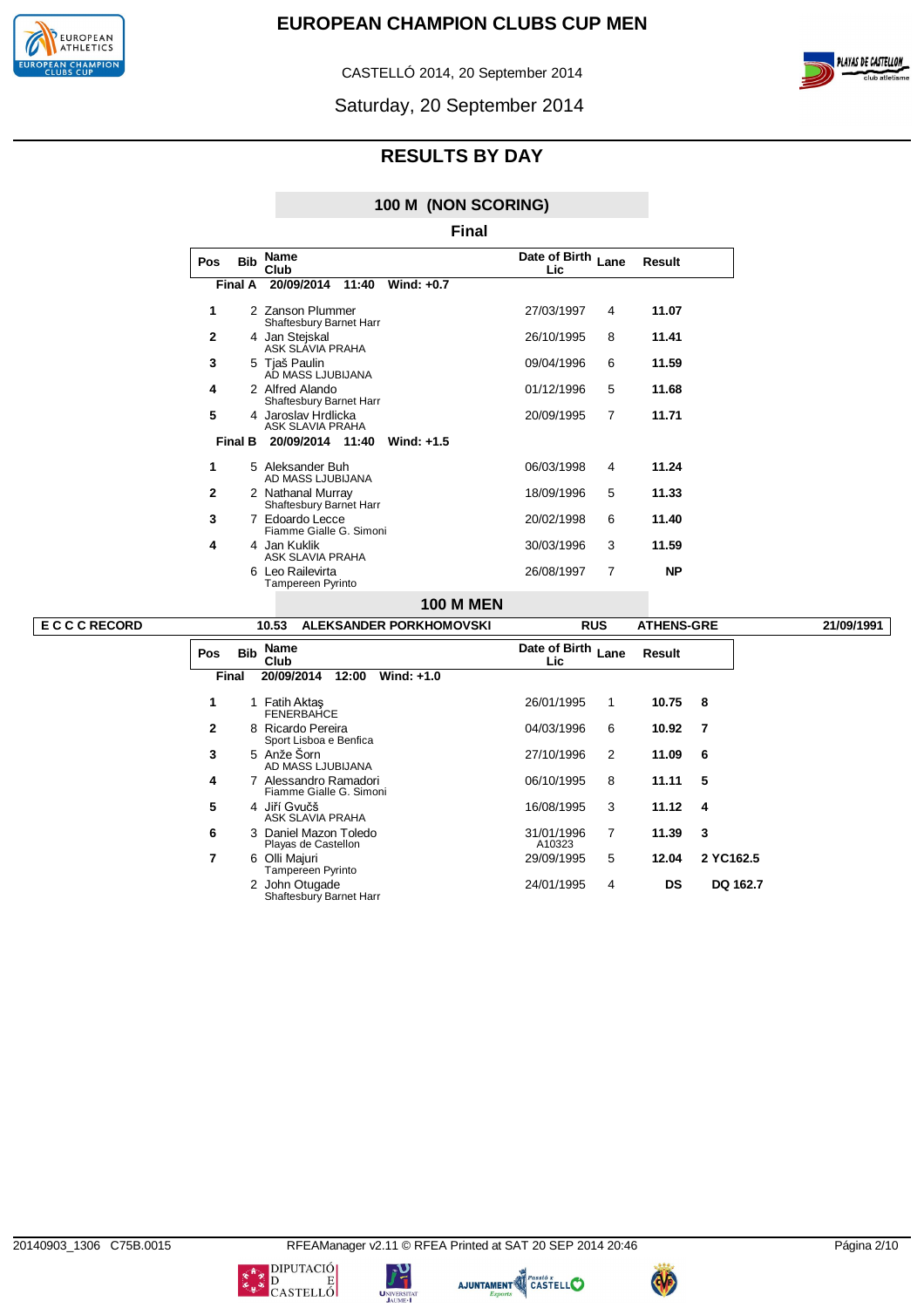

CASTELLÓ 2014, 20 September 2014



Saturday, 20 September 2014

# **RESULTS BY DAY**

|                   |                |            |                                                |            |                     |                                                |              | <b>JAVELIN MEN</b>       |                      |                         |                         |                        |                         |               |                |            |
|-------------------|----------------|------------|------------------------------------------------|------------|---------------------|------------------------------------------------|--------------|--------------------------|----------------------|-------------------------|-------------------------|------------------------|-------------------------|---------------|----------------|------------|
| <b>ECCCRECORD</b> |                |            |                                                |            | 80.52               | <b>JAKUB VADLEJCH</b>                          |              |                          |                      | <b>CZE</b>              |                         | <b>MOSCOW-RUSIA</b>    |                         |               |                | 19/09/2009 |
|                   | <b>Pos</b>     | <b>Bib</b> | <b>Name</b><br>Club                            |            |                     |                                                |              | Date of Birth<br>Lic     | 1                    | $\overline{2}$          | 3                       | 4                      |                         | Result        |                |            |
|                   | Final          |            | 20/09/2014 16:15                               |            |                     |                                                |              |                          |                      |                         |                         |                        |                         |               |                |            |
|                   | $\mathbf 1$    |            | 6 Urho Kujanpää<br>Tampereen Pyrinto           |            |                     |                                                |              | 01/01/1997               | 56.26                | 52.91                   | 58.90                   | 61.51                  |                         | 61.51         | 8              |            |
|                   | $\overline{2}$ |            | 3 (e) Maximilian Slezak<br>Playas de Castellon |            |                     |                                                |              | 02/07/1996<br>CS7559     | 52.02                | 60.76                   | 54.73                   |                        | $\overline{\mathsf{x}}$ | 60.76         | $\overline{7}$ |            |
|                   | 3              |            | 1 Muhammet Mavis<br><b>FENERBAHCE</b>          |            |                     |                                                |              | 25/02/1995               | 59.46                | X                       | $\overline{\mathsf{x}}$ |                        | $\overline{\mathsf{x}}$ | 59.46         | 6              |            |
|                   | 4              |            | 4 David Kroupa<br>ASK SLAVIA PRAHA             |            |                     |                                                |              | 06/07/1995               | 54.70                | 53.08                   | 54.16                   | 52.65                  |                         | 54.70         | 5              |            |
|                   | 5              |            | 7 Marco Rosichini<br>Fiamme Gialle G. Simoni   |            |                     |                                                |              | 25/05/1996               | 48.20                | 45.54                   | 46.97                   | 49.75                  |                         | 49.75         | 4              |            |
|                   | 6              |            | 5 Jaka Grunfeld<br>AD MASS LJUBIJANA           |            |                     |                                                |              | 16/06/1998               | X                    | 38.70                   | 39.17                   | 41.56                  |                         | 41.56         | 3              |            |
|                   | $\overline{7}$ |            | 2 James Hamblin                                |            |                     |                                                |              | 01/07/1996               | 35.16                | $\overline{\mathsf{x}}$ | $\overline{\mathsf{x}}$ |                        | X                       | 35.16         | $\mathbf{2}$   |            |
|                   | 8              |            | Shaftesbury Barnet Harr<br>8 Bernardo Silveira |            |                     |                                                |              | 22/03/1997               | 30.26                | 32.77                   | 28.73                   | 29.40                  |                         | 32.77         | 1              |            |
|                   |                |            | Sport Lisboa e Benfica                         |            |                     |                                                |              | <b>110 M HURDLES MEN</b> |                      |                         |                         |                        |                         |               |                |            |
| <b>ECCCRECORD</b> |                |            |                                                |            | 13.93               | <b>FRANK BUSEMANN</b>                          |              |                          |                      | <b>GER</b>              |                         | <b>WARSZAWA-POL</b>    |                         |               |                | 17/09/1994 |
|                   |                |            | Pos                                            | <b>Bib</b> | <b>Name</b><br>Club |                                                |              |                          | Lic                  | Date of Birth           | Lane                    | Result                 |                         |               |                |            |
|                   |                |            |                                                | Final      |                     | 20/09/2014 17:00                               | Wind: $+0.1$ |                          |                      |                         |                         |                        |                         |               |                |            |
|                   |                |            | 1                                              |            |                     | 1 Samir Akovalı<br><b>FENERBAHCE</b>           |              |                          | 08/02/1995           |                         | 5                       | 14.43                  | 8                       |               |                |            |
|                   |                |            | $\mathbf{2}$                                   |            |                     | 8 Brandon Silvestre<br>Sport Lisboa e Benfica  |              |                          | 28/03/1995           |                         | $\overline{2}$          | 14.79                  | $\overline{7}$          |               |                |            |
|                   |                |            | 3                                              |            |                     | 3 Pablo Trescoli Garcia<br>Playas de Castellon |              |                          | 04/03/1995<br>V19728 |                         | 3                       | 14.94                  |                         | 6 Y C 162.5   |                |            |
|                   |                |            | 4                                              |            | 4 Jan Decker        | <b>ASK SLAVIA PRAHA</b>                        |              |                          | 26/10/1995           |                         | $\overline{7}$          | 14.98                  | 5                       |               |                |            |
|                   |                |            | 5                                              |            |                     | 2 Johnoi Josephs<br>Shaftesbury Barnet Harr    |              |                          | 23/04/1995           |                         | 8                       | 14.99                  | 4                       |               |                |            |
|                   |                |            | 6                                              |            |                     | 6 Valtteri Toimela<br>Tampereen Pyrinto        |              |                          | 16/07/1995           | $\mathbf{1}$            |                         | 15.12                  | 3                       |               |                |            |
|                   |                |            | 7                                              |            |                     | 7 Manuel De Iacovo<br>Fiamme Gialle G. Simoni  |              |                          | 18/03/1996           |                         | 4                       | 15.87                  | $\mathbf{2}$            |               |                |            |
|                   |                |            | 8                                              |            |                     | 5 Grega Medvešek<br>AD MASS LJUBIJANA          |              |                          | 07/01/1997           |                         | 6                       | 16.13                  | 1                       |               |                |            |
|                   |                |            |                                                |            |                     |                                                |              | <b>TRIPLE JUMP MEN</b>   |                      |                         |                         |                        |                         |               |                |            |
| <b>ECCCRECORD</b> |                |            |                                                |            | 16.03               | <b>ALEXANDR SERGUEEV</b>                       |              |                          |                      | <b>RUS</b>              |                         | <b>BEOGRAD-YUG</b>     |                         |               |                | 21/09/2002 |
|                   | <b>Pos</b>     | <b>Rih</b> | <b>Name</b>                                    |            |                     |                                                |              | Date of Birth            | 1                    | C                       | ?                       | $\boldsymbol{\Lambda}$ |                         | <b>Regult</b> |                |            |

| <b>Bib</b><br><b>Pos</b> | Name<br>Club                                | Date of Birth<br>Lic. | 1               | $\mathbf{2}$    | 3               | 4                 | Result          |   |
|--------------------------|---------------------------------------------|-----------------------|-----------------|-----------------|-----------------|-------------------|-----------------|---|
| Final                    | 20/09/2014<br>17:15                         |                       |                 |                 |                 |                   |                 |   |
|                          | 3 Marcos Ruiz Perez<br>Playas de Castellon  | 10/03/1995<br>V19976  | X               | 15.25<br>$+2.9$ | 15.52<br>$+1.0$ | 15.57<br>$+1.0$   | 15.57<br>$+1.0$ | 8 |
| $\mathbf{2}$             | 5 Jan Luxa<br>AD MASS LJUBIJANA             | 11/02/1996            | 14.71<br>$+1.8$ | 15.28<br>$+0.1$ | X               | $\checkmark$<br>⋏ | 15.28<br>$+0.1$ | 7 |
| 3                        | 6 Topias Koukkula<br>Tampereen Pyrinto      | 17/04/1996            | 13.32<br>$+1.0$ | 14.32<br>$+0.4$ | 13.64<br>$+0.8$ | 13.65<br>$+0.1$   | 14.32<br>$+0.4$ | 6 |
| 4                        | Şeyhmus Yiğitalp<br>FENERBAHCE              | 01/01/1997            | 13.74<br>$+1.8$ | 14.16<br>$+1.6$ | 11.87<br>$+0.6$ | 14.00<br>$+1.1$   | 14.16<br>$+1.6$ | 5 |
| 5                        | 2 Dean Oamen<br>Shaftesbury Barnet Harr     | 18/06/1995            | X               | 12.46<br>$+0.4$ | 13.61<br>$+0.0$ | 13.85<br>$+1.2$   | 13.85<br>$+1.2$ | 4 |
| 6                        | 4 Martin Růžička<br>ASK SLAVIA PRAHA        | 29/12/1995            | X               | X               | X               | 13.40<br>$+1.2$   | 13.40<br>$+1.2$ | 3 |
|                          | 8 D'Anilo Almeida<br>Sport Lisboa e Benfica | 09/12/1996            |                 |                 |                 |                   | <b>SM</b>       |   |
|                          | Simone Contaldi<br>Fiamme Gialle G. Simoni  | 26/11/1996            | Х               |                 |                 |                   | <b>SM</b>       |   |

טי<br>ד

UNIVERSIT





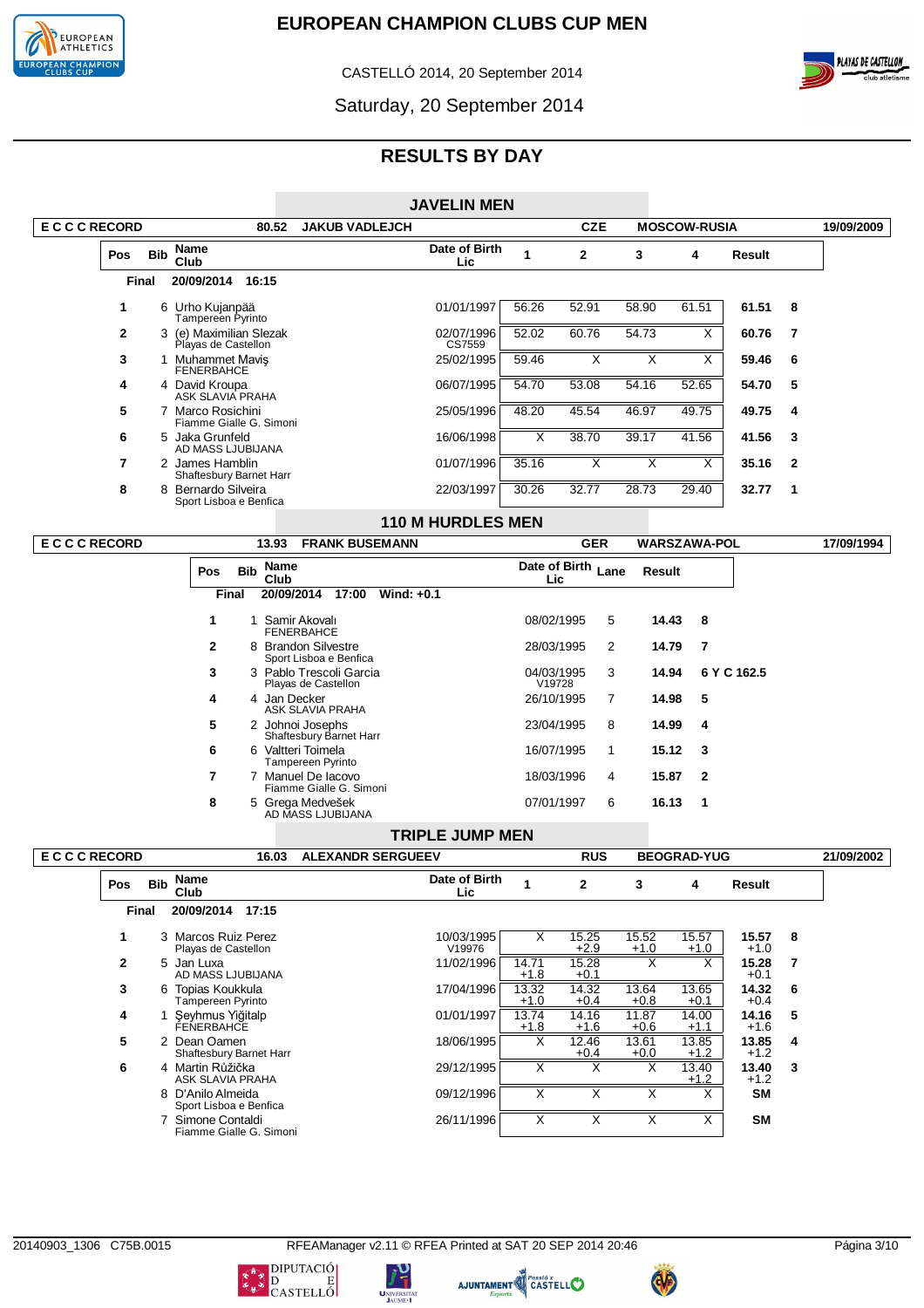

CASTELLÓ 2014, 20 September 2014



Saturday, 20 September 2014

|                   |                |              |                                                                      |                                                     | <b>800 M MEN</b>    |                            |                |                     |              |            |
|-------------------|----------------|--------------|----------------------------------------------------------------------|-----------------------------------------------------|---------------------|----------------------------|----------------|---------------------|--------------|------------|
| <b>ECCCRECORD</b> |                |              | 1:49.84                                                              | <b>RUDOLF ZAN</b>                                   |                     |                            | <b>SLO</b>     | <b>CASTELLO-ESP</b> |              | 17/09/2011 |
|                   | Pos            | <b>Bib</b>   | Name<br>Club                                                         |                                                     |                     | Date of Birth Lane<br>Lic  |                | <b>Result</b>       |              |            |
|                   |                | Final        | 20/09/2014                                                           | 17:20                                               |                     |                            |                |                     |              |            |
|                   | 1              |              | 5 Jan Petrač                                                         |                                                     |                     | 04/07/1995                 | 5              | 1:50.63             | 8            |            |
|                   | 2              |              | AD MASS LJUBIJANA<br>1 Utku Çobanoğlu                                |                                                     |                     | 08/03/1995                 | 4              | 1:51.22             | 7            |            |
|                   | 3              |              | FENERBAHCE<br>2 Ben Rochford                                         |                                                     |                     | 27/03/1996                 | 7              | 1:51.91             | 6            |            |
|                   | 4              |              | Shaftesbury Barnet Harr<br>3 Axel Vives Sogues                       |                                                     |                     | 03/05/1996                 | 2              | 1:53.28             | 5            |            |
|                   | 5              |              | Playas de Castellon<br>4 Lukáš Hotový                                |                                                     |                     | CS7201<br>24/03/1996       | 6              | 1:54.70             | 4            |            |
|                   |                |              | ASK SLAVIA PRAHA                                                     |                                                     |                     |                            |                |                     |              |            |
|                   | 6              |              | 8 Pedro Santos<br>Sport Lisboa e Benfica                             |                                                     |                     | 12/04/1995                 | $\mathbf{1}$   | 1:55.33             | 3            |            |
|                   | 7              |              |                                                                      | 7 Maximiliano De Tommaso<br>Fiamme Gialle G. Simoni |                     | 01/01/1996                 | 3              | 2:00.10             | 2            |            |
|                   | 8              |              | 6 Waltteri Myötyri<br>Tampereen Pyrinto                              |                                                     |                     | 01/01/1995                 | 8              | 2:10.88             | 1            |            |
|                   |                |              |                                                                      |                                                     | <b>400 M MEN</b>    |                            |                |                     |              |            |
| <b>ECCCRECORD</b> |                |              | 47.24                                                                | <b>ADAM CHARLTON</b>                                |                     |                            | <b>GBR</b>     | <b>BEOGRAD-YUG</b>  |              | 14/09/2002 |
|                   | Pos            | <b>Bib</b>   | Name<br>Club                                                         |                                                     |                     | Date of Birth<br>Lic       | Lane           | Result              |              |            |
|                   |                | Final        | 20/09/2014 17:40                                                     |                                                     |                     |                            |                |                     |              |            |
|                   | 1              |              | 1 Fahri Arsoy                                                        |                                                     |                     | 01/01/1995                 | 3              | 49.00               | 8            |            |
|                   | 2              |              | FENERBAHCE<br>5 Jakob Janez Vodeb<br>AD MASS LJUBIJANA               |                                                     |                     | 20/04/1995                 | 4              | 49.02               | 7            |            |
|                   | 3              |              | 4 Filip Sneidr<br>ASK SLAVIA PRAHA                                   |                                                     |                     | 16/04/1995                 | 5              | 49.15               | 6            |            |
|                   | 4              |              | 3 David Jimenez Herrera                                              |                                                     |                     | 09/01/1995                 | $\mathbf{1}$   | 49.29               | 5            |            |
|                   | 5              |              | Playas de Castellon<br>8 Herlander Almeida<br>Sport Lisboa e Benfica |                                                     |                     | GR2968<br>23/07/1997       | 8              | 51.09               | 4            |            |
|                   | 6              |              | 7 Marco Arduini                                                      | Fiamme Gialle G. Simoni                             |                     | 05/05/1997                 | 2              | 51.63               | 3            |            |
|                   | 7              |              | 2 Billy Kelsey<br>Shaftesbury Barnet Harr                            |                                                     |                     | 04/11/1996                 | 6              | 52.40               | $\mathbf{2}$ |            |
|                   | 8              |              | 6 Olli Majuri<br>Tampereen Pyrinto                                   |                                                     |                     | 29/09/1995                 | 7              | 56.51               | 1            |            |
|                   |                |              |                                                                      |                                                     | 3.000 M STEEPLE MEN |                            |                |                     |              |            |
| <b>ECCCRECORD</b> |                |              | 9:12.15                                                              | <b>JONATHON PEPPER</b>                              |                     |                            | <b>GBR</b>     | <b>MOSCOW-RUSIA</b> |              | 16/09/2006 |
|                   | Pos            | <b>Bib</b>   | <b>Name</b><br>Club                                                  |                                                     |                     | Date of Birth Order<br>Lic |                | <b>Result</b>       |              |            |
|                   |                | <b>Final</b> | 20/09/2014 18:05                                                     |                                                     |                     |                            |                |                     |              |            |
|                   | $\mathbf{1}$   |              | 8 André Pereira<br>Sport Lisboa e Benfica                            |                                                     |                     | 10/07/1995                 | $\mathbf{1}$   | 9:20.52             | 8            |            |
|                   | $\mathbf{2}$   |              | 1 Ersin Tekal<br><b>FENERBAHCE</b>                                   |                                                     |                     | 30/08/1995                 | 4              | 9:20.60             | 7            |            |
|                   | 3              |              | 3 German Castel Mallen<br>Playas de Castellon                        |                                                     |                     | 10/04/1998<br>CS7468       | $\overline{2}$ | 9:41.15             | 6            |            |
|                   | 4              |              | 4 Jan Koutný<br>ASK SLAVIA PRAHA                                     |                                                     |                     | 27/09/1995                 | 6              | 9:48.50             | 5            |            |
|                   | 5              |              | 2 Dalton McGuigan<br>Shaftesbury Barnet Harr                         |                                                     |                     | 17/02/1995                 | 7              | 10:03.79            | 4            |            |
|                   | 6              |              | 7 Zakaria Abou Ali                                                   | Fiamme Gialle G. Simoni                             |                     | 20/05/1997                 | 3              | 10:20.89            | 3            |            |
|                   | $\overline{7}$ |              | 5 Neic Ferle<br>AD MASS LJUBIJANA                                    |                                                     |                     | 23/01/1997                 | 5              | 10:32.12            | $\mathbf{2}$ |            |







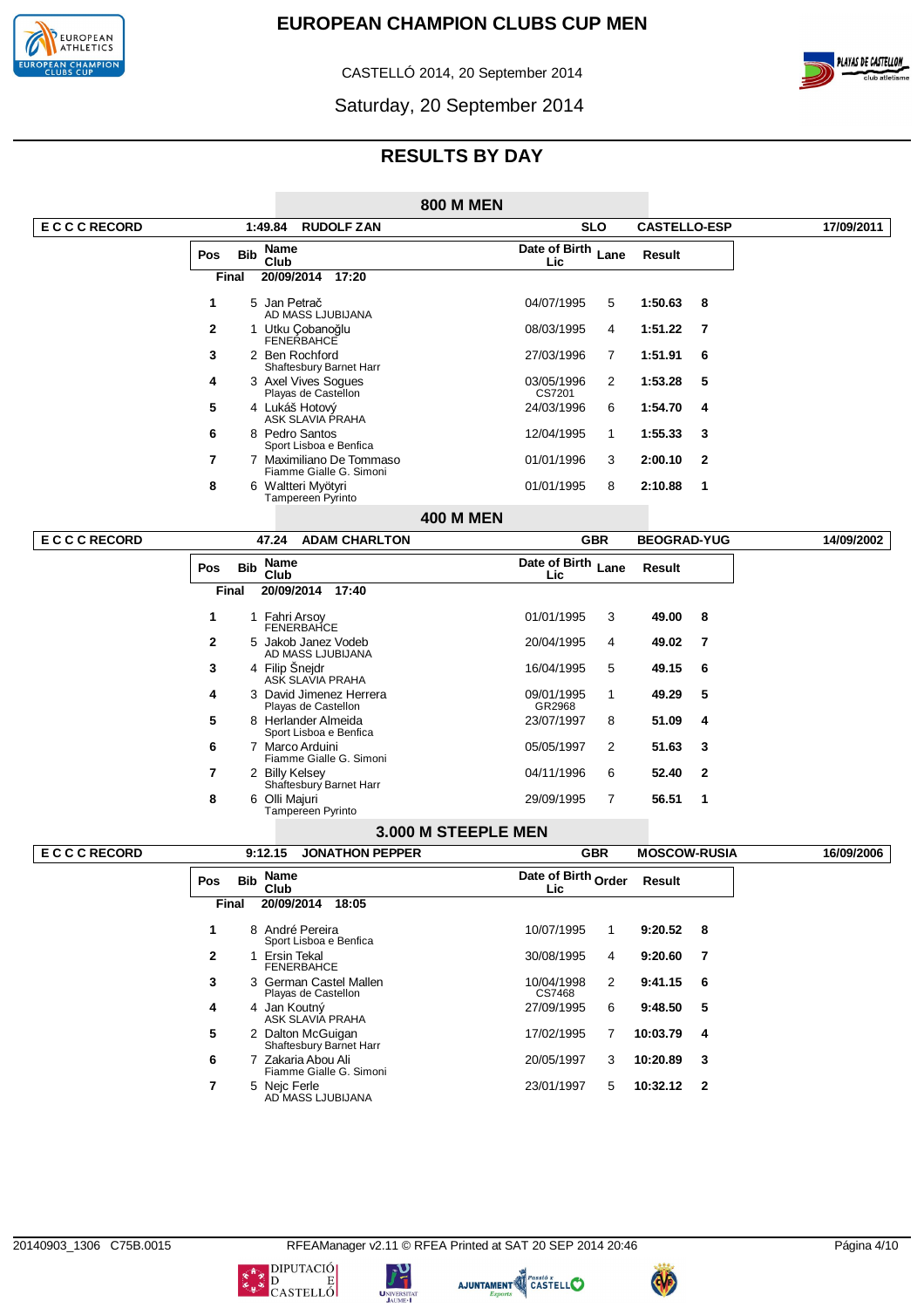

CASTELLÓ 2014, 20 September 2014





**RESULTS BY DAY**

| <b>HIGH JUMP MEN</b> |
|----------------------|
|----------------------|

| <b>ECCCRECORD</b> |              | 2.26       | <b>JAROSLAV BABA</b>                                                                                                                             | тсн                         |             | <b>KOPER-SLO</b> | 20/09/2003 |
|-------------------|--------------|------------|--------------------------------------------------------------------------------------------------------------------------------------------------|-----------------------------|-------------|------------------|------------|
|                   | <b>Pos</b>   | <b>Bib</b> | Name<br>Club                                                                                                                                     | Date of Birth Result<br>Lic |             |                  |            |
|                   |              | Final      | 20/09/2014<br>18:15                                                                                                                              |                             |             |                  |            |
|                   |              |            | 3 Adrian Sobrino Gas<br>Playas de Castellon                                                                                                      | 30/05/1996<br>CS7077        | $2.06$ 8    |                  |            |
|                   | $\mathbf{2}$ |            | 1.65 -/1.70 -/1.75 O/1.80 -/1.85 O/1.90 O/1.93 O/1.96 O/1.98 O/2.00 XX-/2.02 O/2.04 O/2.06 XO/2.08 -<br>2 Akin Coward<br>Shaftesbury Barnet Harr | 26/07/1996                  | $2.04$ 7    |                  |            |
|                   | 3            |            | 1.65 -/1.70 -/1.75 -/1.80 -/1.85 O/1.90 O/1.93 -/1.96 XXO/1.98 O/2.00 O/2.02 O/2.04 XXO/2.06 XXX<br>5 Tilen Zupanc<br>AD MASS LJUBIJANA          | 01/01/1995                  | $2.02 \t 6$ |                  |            |
|                   | 4            |            | 1.65 -/1.70 O/1.75 -/1.80 O/1.85 O/1.90 O/1.93 -/1.96 XO/1.98 O/2.00 XO/2.02 XXO/2.04 XXX<br>7 Andrea Bartoli<br>Fiamme Gialle G. Simoni         | 02/05/1996                  | 1.93        | -5               |            |
|                   | 5            |            | 1.65 -/1.70 O/1.75 O/1.80 O/1.85 O/1.90 XO/1.93 O/1.96 XXX<br>Ibrahim Halil Saglam<br><b>FENERBAHCE</b>                                          | 08/01/1995                  | 1.93        | $\overline{4}$   |            |
|                   | 6            |            | 1.65 -/1.70 -/1.75 O/1.80 -/1.85 O/1.90 XO/1.93 XXO/1.96 XXX<br>4 Daniel Sekyra<br>ASK SLAVIA PRAHA                                              | 14/03/1996                  | $1.85$ 2.5  |                  |            |
|                   | 6            |            | 1.65 O/1.70 O/1.75 O/1.80 O/1.85 XO/1.90 XXX<br>6 Markku Sillman<br><b>Tampereen Pyrinto</b>                                                     | 01/01/1995                  | 1.85 2.5    |                  |            |
|                   | 8            |            | 1.65 -/1.70 -/1.75 -/1.80 O/1.85 XO/1.90 XXX<br>8 D'Anilo Almeida<br>Sport Lisboa e Benfica                                                      | 09/12/1996                  | 1.75        | 1                |            |
|                   |              |            | 1.65 O/1.70 O/1.75 XXO/1.80 XXX                                                                                                                  |                             |             |                  |            |

### **200 M MEN**

|              | <b>JIRI VOJTIK</b><br>21.15                   | <b>TCH</b>                   | <b>LUBLJANA-SLO</b>              |  |  |  |  |
|--------------|-----------------------------------------------|------------------------------|----------------------------------|--|--|--|--|
| <b>Pos</b>   | <b>Name</b><br><b>Bib</b><br>Club             | Date of Birth<br>Lane<br>Lic | Result                           |  |  |  |  |
| Final        | 20/09/2014<br>Wind: $+2.4$<br>18:25           |                              |                                  |  |  |  |  |
| 1            | 1 Fatih Aktas<br><b>FENERBAHCE</b>            | 26/01/1995<br>2              | 21.46<br>-8                      |  |  |  |  |
| $\mathbf{2}$ | 7 Gabriele Gargano<br>Fiamme Gialle G. Simoni | 25/09/1996<br>1              | 21.88<br>- 7                     |  |  |  |  |
| 3            | 8 Luis Neves<br>Sport Lisboa e Benfica        | 7<br>22/05/1995              | 6<br>22.02                       |  |  |  |  |
| 4            | 2 Andrew Amoah<br>Shaftesbury Barnet Harr     | 5<br>15/10/1996              | 5<br>22.03                       |  |  |  |  |
| 5            | 4 Jiří Gvučš<br>ASK SLAVIA PRAHA              | 16/08/1995<br>4              | 22.40<br>4                       |  |  |  |  |
| 6            | 3 Daniel Mazon Toledo<br>Playas de Castellon  | 8<br>31/01/1996<br>A10323    | 3<br>22.47                       |  |  |  |  |
| 7            | 5 Aleksander Buh<br>AD MASS LJUBIJANA         | 3<br>06/03/1998              | 22.52<br>$\overline{\mathbf{2}}$ |  |  |  |  |
| 8            | 6 Leo Railevirta<br>Tampereen Pyrinto         | 6<br>26/08/1997              | 23.98<br>1                       |  |  |  |  |

 $\overline{ECCCRECOR$ 

**UNIVERSIT.** 





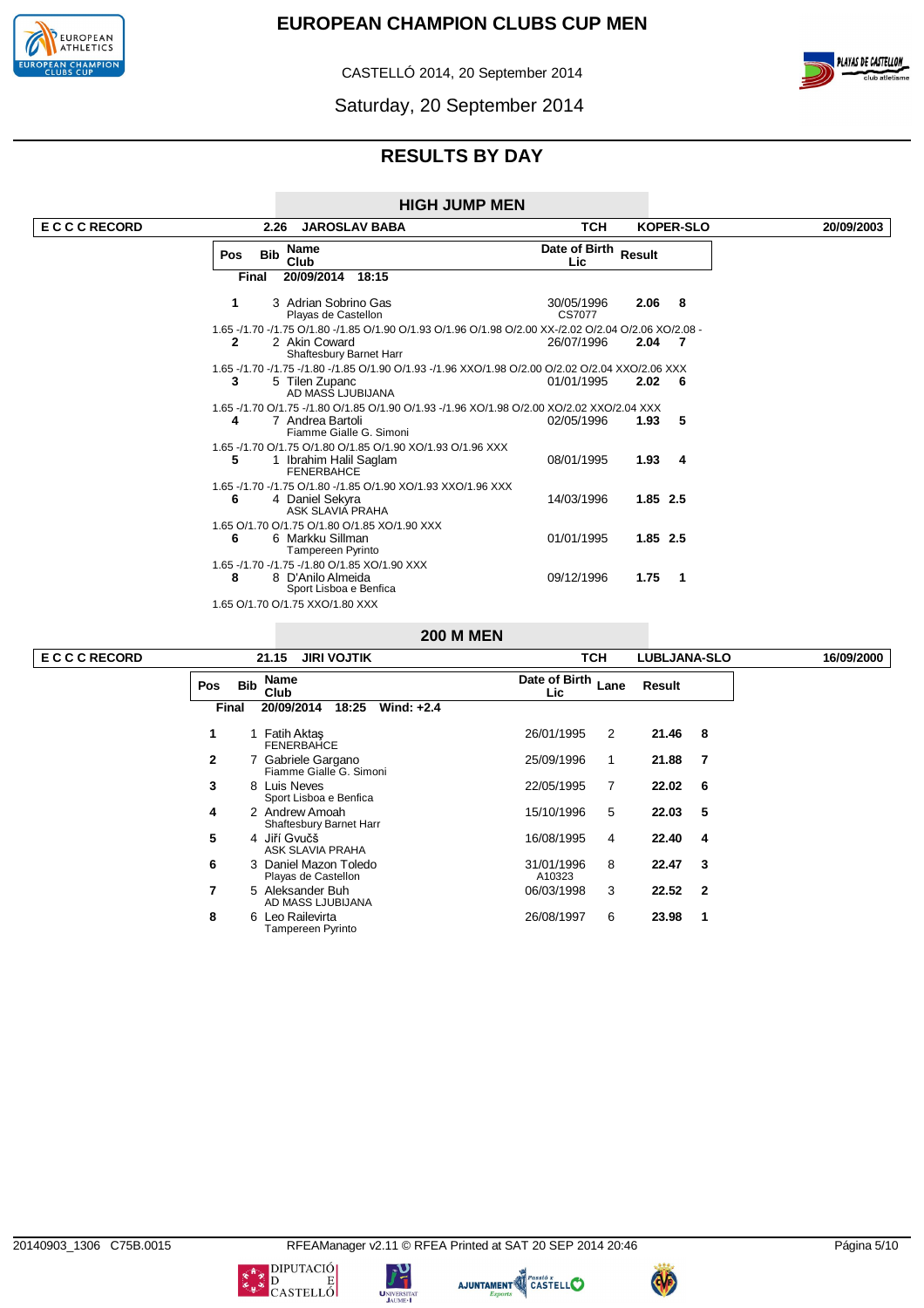

CASTELLÓ 2014, 20 September 2014



# **RESULTS BY DAY**

### **POLE VAULT MEN**

| <b>ECCCRECORD</b> | 5.61<br><b>DANNY ECKER</b>                                                                                                                         | <b>GER</b><br><b>VENETO-ITA</b>                                                                  | 21/09/1996 |
|-------------------|----------------------------------------------------------------------------------------------------------------------------------------------------|--------------------------------------------------------------------------------------------------|------------|
|                   | Name<br><b>Bib</b><br>Pos<br>Club                                                                                                                  | Date of Birth Result<br>Lic                                                                      |            |
|                   | 20/09/2014<br>18:30<br>Final                                                                                                                       |                                                                                                  |            |
|                   | 6 Urho Kujanpää<br>1<br><b>Tampereen Pyrinto</b>                                                                                                   | 4.70 8<br>01/01/1997                                                                             |            |
|                   |                                                                                                                                                    | 2.70 -/3.00 -/3.30 -/3.60 -/3.90 -/4.10 -/4.20 XO/4.30 O/4.40 O/4.50 XXO/4.60 O/4.70 XO/4.75 XXX |            |
|                   | 2<br>1 Mustafa Tilki<br><b>FENERBAHCE</b>                                                                                                          | 02/01/1997<br>4.60<br>$\overline{7}$                                                             |            |
|                   | 2.70 -/3.00 -/3.30 -/3.60 -/3.90 -/4.10 O/4.20 -/4.30 O/4.40 -/4.50 O/4.60 XO/4.70 XXX                                                             |                                                                                                  |            |
|                   | 3<br>3 Vicent Fabra Edo<br>Playas de Castellon                                                                                                     | $4.60\t6$<br>30/09/1995<br>CS7097                                                                |            |
|                   | 2.70 -/3.00 -/3.30 -/3.60 -/3.90 -/4.10 -/4.20 -/4.30 O/4.40 -/4.50 O/4.60 XXO/4.70 -/4.75 XXX<br>7 Leonardo Azara<br>4<br>Fiamme Gialle G. Simoni | 4.50<br>-5<br>16/10/1997                                                                         |            |
|                   | 2.70 -/3.00 -/3.30 -/3.60 -/3.90 O/4.10 XXO/4.20 -/4.30 O/4.40 O/4.50 O/4.60 XXX<br>4 David Srámek<br>5<br>ASK SLAVIA PRAHA                        | 4.40<br>28/05/1996<br>4                                                                          |            |
|                   | 2.70 -/3.00 -/3.30 -/3.60 O/3.90 -/4.10 O/4.20 O/4.30 O/4.40 XO/4.50 XXX                                                                           |                                                                                                  |            |
|                   | 5 Grega Medvešek<br>6<br>AD MASS LJUBIJANA                                                                                                         | 07/01/1997<br>3.00<br>- 3                                                                        |            |
|                   | 2.70 XO/3.00 XO/3.30 X                                                                                                                             |                                                                                                  |            |
|                   | 2 Ethan Walsh<br>Shaftesbury Barnet Harr                                                                                                           | <b>SM</b><br>26/07/1996                                                                          |            |
|                   | 2.70 -/3.00 -/3.30 -/3.60 -/3.90 -/4.10 XXX<br>8 Stelvio Lemos<br>Sport Lisboa e Benfica                                                           | <b>SM</b><br>03/07/1995                                                                          |            |
|                   | 2.70 -/3.00 -/3.30 XXX                                                                                                                             |                                                                                                  |            |

## **1.500 M MEN**

|              |            | 3:49.72<br><b>ANDREI LOGINOV</b>              | <b>RUS</b>                 | <b>ATHENS-GRE</b> |              | 21/09/1991 |
|--------------|------------|-----------------------------------------------|----------------------------|-------------------|--------------|------------|
| <b>Pos</b>   | <b>Bib</b> | <b>Name</b><br>Club                           | Date of Birth Order<br>Lic | Result            |              |            |
| Final        |            | 20/09/2014<br>18:45                           |                            |                   |              |            |
| 1            |            | 2 Kyle Langford<br>Shaftesbury Barnet Harr    | 02/02/1996<br>4            | 3:52.90           | 8            |            |
| $\mathbf{2}$ |            | 5 Jan Petrač<br>AD MASS LJUBIJANA             | 04/07/1995<br>2            | 3:53.57           | 7            |            |
| 3            |            | Omer Oti<br><b>FENERBAHCE</b>                 | 10/02/1998<br>1            | 3:58.51           | 6            |            |
| 4            |            | 4 Jan Síp<br>ASK SLAVIA PRAHA                 | 17/04/1995<br>3            | 3:59.14           | 5            |            |
| 5            | 8          | Joaquim Antunes<br>Sport Lisboa e Benfica     | 02/02/1997<br>6            | 4:07.22           | 4            |            |
| 6            |            | 3 Antonio Criado Pavon<br>Playas de Castellon | 7<br>02/05/1998<br>A10476  | 4:10.15           | 3            |            |
| 7            | 6.         | <b>Tamrat Rastas</b><br>Tampereen Pyrinto     | 15/02/1998<br>5            | 4:50.90           | $\mathbf{2}$ |            |
| 8            |            | Marco Mezzatesta<br>Fiamme Gialle G. Simoni   | 25/05/1998<br>8            | 5:01.19           | -1           |            |

 $\overline{ECCCRECOR$ 

**UNIVERSIT.** 

AJUNTAMENT CASTELLO

C

 $\begin{picture}(180,10) \put(0,0){\line(1,0){15}} \put(10,0){\line(1,0){15}} \put(10,0){\line(1,0){15}} \put(10,0){\line(1,0){15}} \put(10,0){\line(1,0){15}} \put(10,0){\line(1,0){15}} \put(10,0){\line(1,0){15}} \put(10,0){\line(1,0){15}} \put(10,0){\line(1,0){15}} \put(10,0){\line(1,0){15}} \put(10,0){\line(1,0){15}} \put(10,0){\line($ 

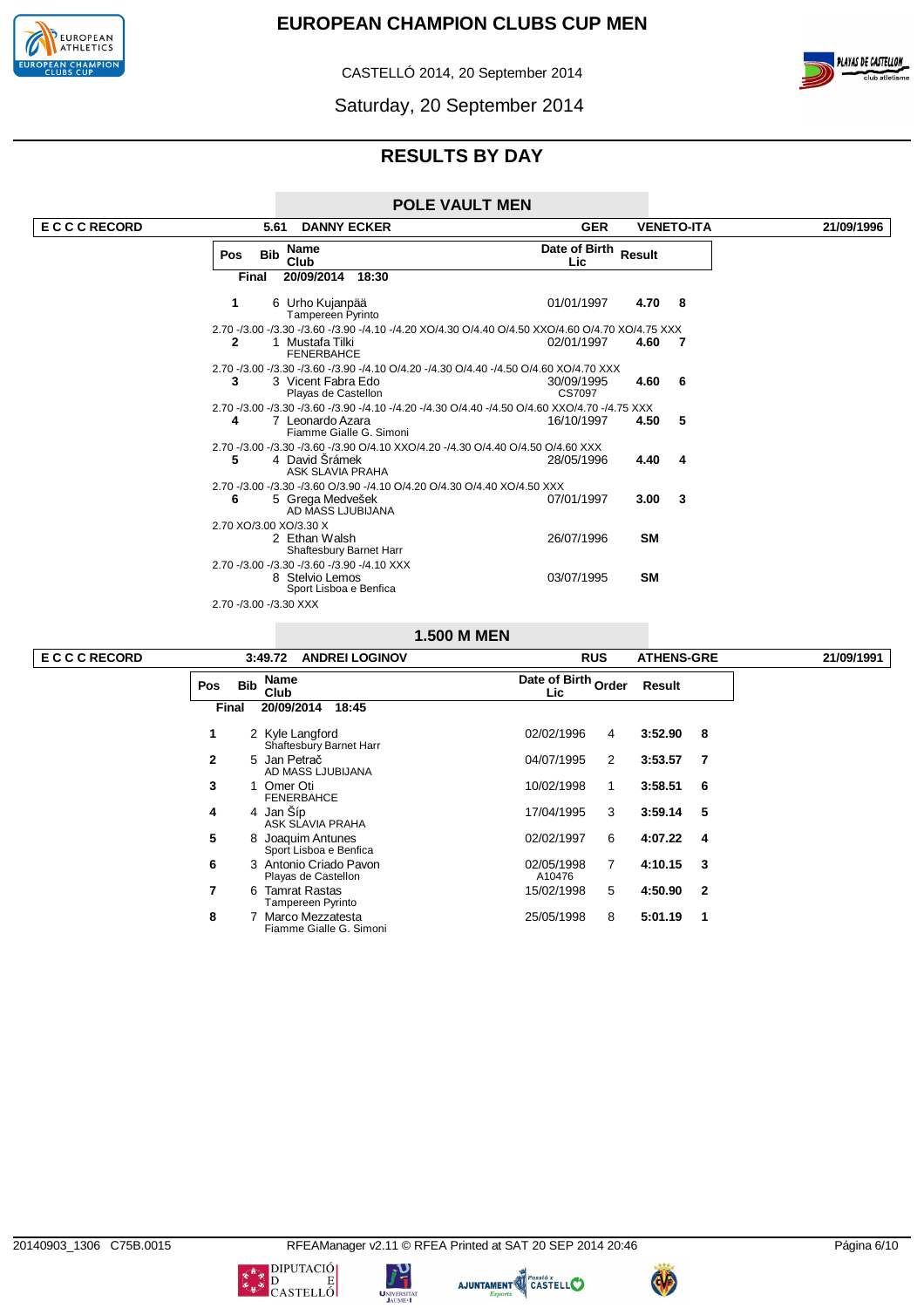

CASTELLÓ 2014, 20 September 2014



Saturday, 20 September 2014

# **RESULTS BY DAY**

|                   |              |            |                                               |                            |                                                  | 3.000 MEN            |                      |                         |                         |                     |                |                |            |
|-------------------|--------------|------------|-----------------------------------------------|----------------------------|--------------------------------------------------|----------------------|----------------------|-------------------------|-------------------------|---------------------|----------------|----------------|------------|
| <b>ECCCRECORD</b> |              |            |                                               | 8:16.95                    | <b>DUSAN MARKESEVIC</b>                          |                      |                      | SCG                     |                         | <b>OSTRAVA-CZE</b>  |                |                | 18/09/2004 |
|                   |              |            | Pos                                           | Name<br><b>Bib</b><br>Club |                                                  |                      | Lic                  | Date of Birth Order     | <b>Result</b>           |                     |                |                |            |
|                   |              |            | <b>Final</b>                                  |                            | 20/09/2014 19:10                                 |                      |                      |                         |                         |                     |                |                |            |
|                   |              |            | 1                                             | 2 Phillip Crout            | Shaftesbury Barnet Harr                          |                      | 07/04/1995           | 6                       | 8:55.24                 | 8                   |                |                |            |
|                   |              |            | 2                                             |                            | 8 Miguel Margues<br>Sport Lisboa e Benfica       |                      | 10/01/1995           | 8                       | 8:58.57                 | 7                   |                |                |            |
|                   |              |            | 3                                             |                            | 3 El Mahdi Lahouifi Rouan<br>Playas de Castellon |                      | 06/11/1996<br>V20299 | 1                       | 8:59.98                 | 6                   |                |                |            |
|                   |              |            | 4                                             | 7 Walter Fauci             | Fiamme Gialle G. Simoni                          |                      | 18/06/1995           | 2                       | 9:04.43                 | 5                   |                |                |            |
|                   |              |            | 5                                             |                            | 5 Kristian Grunfeld<br>AD MASS LJUBIJANA         |                      | 11/02/1996           | 4                       | 9:09.05                 | 4                   |                |                |            |
|                   |              |            | 6                                             |                            | 1 Ramazan Barbaros<br><b>FENERBAHCE</b>          |                      | 05/01/1998           | 3                       | 9:12.24                 | 3                   |                |                |            |
|                   |              |            | 7                                             |                            | 4 Tomáš Vysušil<br>ASK SLAVIA PRAHA              |                      | 09/06/1995           | 5                       | 9:25.90                 | $\mathbf{2}$        |                |                |            |
|                   |              |            | 8                                             | 6 Veikko Nurmi             | Tampereen Pyrinto                                |                      | 21/01/1998           | 7                       | 10:20.68                | 1                   |                |                |            |
|                   |              |            |                                               |                            |                                                  | <b>DISCUS MEN</b>    |                      |                         |                         |                     |                |                |            |
| <b>ECCCRECORD</b> |              |            |                                               | 62.57                      | <b>MARGUS HUNT</b>                               |                      |                      | <b>EST</b>              |                         | <b>MOSCOW-RUSIA</b> |                |                | 16/09/2006 |
|                   | Pos          | <b>Bib</b> | Name<br>Club                                  |                            |                                                  | Date of Birth<br>Lic | 1                    | $\mathbf{2}$            | 3                       | 4                   | Result         |                |            |
|                   | Final        |            | 20/09/2014 19:15                              |                            |                                                  |                      |                      |                         |                         |                     |                |                |            |
|                   | 1.           |            | Playas de Castellon                           | 3 (e) Konrad Bukowiecki    |                                                  | 17/03/1997<br>CS7558 | 46.14                | 53.05                   | 53.91                   | 54.38               | 54.38          | 8              |            |
|                   | 2            |            | <b>FENERBAHCE</b>                             | 1 Osman Can Ozdeveci       |                                                  | 23/08/1995           | 51.23                | 51.33                   | Χ                       | 52.79               | 52.79          | $\overline{7}$ |            |
|                   | 3            |            | 5 Blaž Zupančič<br>AD MASS LJUBIJANA          |                            |                                                  | 06/04/1995           | 41.98                | 47.94                   | 48.42                   | 50.07               | 50.07          | 6              |            |
|                   | 4            |            | 8 Edujose Lima<br>Sport Lisboa e Benfica      |                            |                                                  | 02/03/1996           | 45.71                | 48.05                   | 44.56                   | 43.98               | 48.05          | 5              |            |
|                   | 5            |            | 7 Alessio Di Renzo                            | Fiamme Gialle G. Simoni    |                                                  | 29/12/1996           | 44.66                | 45.29                   | 42.61                   | 46.69               | 46.69          | 4              |            |
|                   | 6            |            | 6 Joni<br>Tampereen Pyrinto                   | Syriälä                    |                                                  | 01/09/1995           | 40.94                | Х                       | 41.57                   | 44.06               | 44.06          | 3              |            |
|                   | 7            |            | 4 Jan Decker<br>ASK SLAVIA PRAHA              |                            |                                                  | 26/10/1995           | 25.61                | 29.81                   | $\overline{\mathsf{x}}$ | Χ                   | 29.81          | $\mathbf{2}$   |            |
|                   | 8            |            | 2 Matthew Hall                                | Shaftesbury Barnet Harr    |                                                  | 09/09/1996           | 28.98                | 27.23                   | 26.49                   | 29.67               | 29.67          | 1              |            |
|                   |              |            |                                               |                            |                                                  | <b>LONG JUMP MEN</b> |                      |                         |                         |                     |                |                |            |
| <b>ECCCRECORD</b> |              |            |                                               | 7.69                       | <b>PETR LAMARJ</b>                               |                      |                      | TCH                     |                         | <b>BEOGRAD-YUG</b>  |                |                | 14/09/2002 |
|                   | Pos          | <b>Bib</b> | <b>Name</b><br>Club                           |                            |                                                  | Date of Birth<br>Lic | 1                    | 2                       | 3                       | 4                   | Result         |                |            |
|                   | Final        |            | 20/09/2014                                    | 19:15                      |                                                  |                      |                      |                         |                         |                     |                |                |            |
|                   | 1            |            | 1 Şeyhmus Yiğitalp<br><b>FENERBAHCE</b>       |                            |                                                  | 01/01/1997           | 7.12<br>$-1.4$       | 7.18<br>$+0.4$          | 7.07<br>$-1.6$          | Χ                   | 7.18<br>$+0.4$ | 8              |            |
|                   | $\mathbf{2}$ |            | 5 Jan Luxa<br>AD MASS LJUBIJANA               |                            |                                                  | 11/02/1996           | X                    | 6.42<br>$-1.0$          | X                       | 6.94<br>$-0.3$      | 6.94<br>$-0.3$ | $\overline{7}$ |            |
|                   | 3            |            | Playas de Castellon                           | 3 Fernando Ramos Arques    |                                                  | 20/05/1995<br>A10103 | 6.71<br>$-1.9$       | 6.73<br>$-1.2$          | 6.56<br>$-0.8$          | 6.78<br>$+0.8$      | 6.78<br>$+0.8$ | 6              |            |
|                   | 4            |            | 2 Ade Adefalolu                               | Shaftesbury Barnet Harr    |                                                  | 28/02/1997           | 6.51<br>$-2.1$       | $\overline{\mathsf{x}}$ | 6.30<br>$-0.1$          | 6.78<br>$+0.2$      | 6.78<br>+0.2   | 5              |            |
|                   | 5            |            | 8 Moises Pedro<br>Sport Lisboa e Benfica      |                            |                                                  | 26/07/1997           | 6.58<br>$-1.2$       | Χ                       | 6.49<br>$+0.1$          | 6.74<br>$+1.7$      | 6.74<br>$+1.7$ | 4              |            |
|                   | 6            |            | 7 Matteo Mantua                               | Fiamme Gialle G. Simoni    |                                                  | 30/06/1995           | 6.63<br>$-2.2$       | X                       | 4.24<br>$-0.3$          | Χ                   | 6.63<br>$-2.2$ | 3              |            |
|                   | 7            |            | 4 David Šrámek<br>ASK SLAVIA PRAHA            |                            |                                                  | 28/05/1996           | 6.44<br>$-2.0$       | 6.48<br>$+0.0$          | 6.55<br>$+0.3$          | 6.57<br>$-0.3$      | 6.57<br>$-0.3$ | $\mathbf{2}$   |            |
|                   | 8            |            | 6 Topias Koukkula<br><b>Tampereen Pyrinto</b> |                            |                                                  | 17/04/1996           | 6.17<br>$-1.0$       | 6.32<br>$-0.5$          | 6.47<br>$-0.1$          | 5.46<br>$+0.2$      | 6.47<br>$-0.1$ | 1              |            |

טי<br>ד

UNIVERSIT







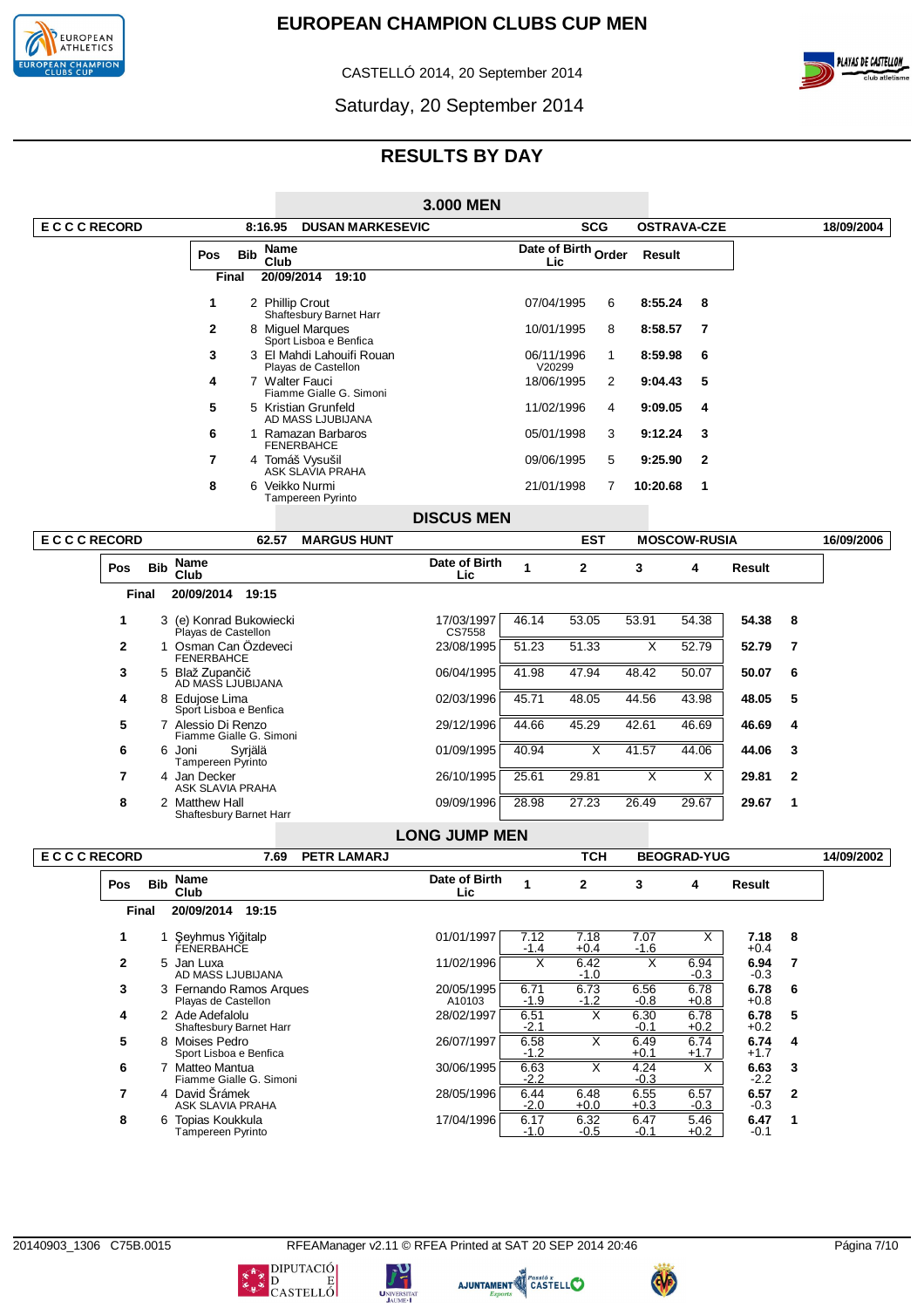



CASTELLÓ 2014, 20 September 2014

Saturday, 20 September 2014

# **RESULTS BY DAY**

|                       |                |              |                         |                                    | 4x100 MEN |                    |                |                    |                  |            |
|-----------------------|----------------|--------------|-------------------------|------------------------------------|-----------|--------------------|----------------|--------------------|------------------|------------|
| <b>E C C C RECORD</b> |                |              | 41.04                   | WALKER-BAPTISTE-WINN-FAGAN         |           |                    | <b>GBR</b>     | <b>OSTRAVA-CZE</b> |                  | 18/09/2004 |
|                       | Pos            | <b>Bib</b>   | Team                    |                                    |           | Date of Birth Lane |                | <b>Result</b>      |                  |            |
|                       |                | <b>Final</b> | <b>Relay Members</b>    | 20/09/2014 19:35                   |           | Lic                |                |                    |                  |            |
|                       |                |              |                         |                                    |           |                    |                |                    |                  |            |
|                       | $\mathbf{1}$   |              | Fenerbahce              |                                    |           |                    | 7              | 42.31              | 8                |            |
|                       |                |              | 1 Ertan Özkan           |                                    |           | 09/01/1996         |                |                    |                  |            |
|                       |                | $\mathbf{1}$ | Berk Köksal             |                                    |           | 06/06/1996         |                |                    |                  |            |
|                       |                |              | 1 Samir Akovalı         |                                    |           | 08/02/1995         |                |                    |                  |            |
|                       |                |              | 1 Fatih Aktaş           |                                    |           | 26/01/1995         |                |                    |                  |            |
|                       | $\overline{2}$ |              |                         | Sport Lisboa e Benfica             |           |                    | 4              | 42.72              | -7               |            |
|                       |                |              | 8 Moises Pedro          |                                    |           | 26/07/1997         |                |                    |                  |            |
|                       |                |              | 8 José Lopes            |                                    |           | 23/05/1995         |                |                    |                  |            |
|                       |                |              | 8 Rafael Jorge          |                                    |           | 01/01/1995         |                |                    |                  |            |
|                       |                |              | 8 Luis Neves            |                                    |           | 22/05/1995         |                |                    |                  |            |
|                       | 3              |              |                         | <b>Shaftesbury Barnet Harriers</b> |           |                    | $\overline{2}$ | 42.85              | 6                |            |
|                       |                |              | 2 Nathanael Murray      |                                    |           | 18/09/1996         |                |                    |                  |            |
|                       |                |              | 2 Andrew Amoah          |                                    |           | 15/10/1996         |                |                    |                  |            |
|                       |                |              | 2 Zanson Plummer        |                                    |           | 27/03/1997         |                |                    |                  |            |
|                       |                |              | 2 John Otugade          |                                    |           | 24/01/1995         |                |                    |                  |            |
|                       | 4              |              | <b>ASK Slavia Praha</b> |                                    |           |                    | 1              | 42.90              | 5                |            |
|                       |                |              | 4 Jiří Gvučš            |                                    |           | 16/08/1995         |                |                    |                  |            |
|                       |                |              | 4 Jan Decker            |                                    |           | 26/10/1995         |                |                    |                  |            |
|                       |                |              | 4 Matěj Mach            |                                    |           | 17/11/1997         |                |                    |                  |            |
|                       |                |              | 4 Filip Snejdr          |                                    |           | 16/04/1995         |                |                    |                  |            |
|                       | 5              |              |                         |                                    |           |                    | 5              |                    |                  |            |
|                       |                |              | Playas Castellón        |                                    |           |                    |                | 43.20              | 4                |            |
|                       |                |              |                         | 3 Borja Del Castillo Muñoz         |           | 08/11/1995 M3810   |                |                    |                  |            |
|                       |                |              |                         | 3 Daniel Mazon Toledo              |           | 31/01/1996 A10323  |                |                    |                  |            |
|                       |                |              | 3 Izan Ahicart Ferrer   | 3 Fernando Ramos Arques            |           | 20/05/1995 A10103  |                |                    |                  |            |
|                       |                |              |                         |                                    |           | 27/04/1998 CS7248  |                |                    |                  |            |
|                       | 6              |              |                         | AD Mass Ljubljana                  |           |                    | 8              | 43.42              | 3                |            |
|                       |                |              | 5 Grega Medvešek        |                                    |           | 07/01/1997         |                |                    |                  |            |
|                       |                |              | 5 Enej Vrhunec          |                                    |           | 01/10/1996         |                |                    |                  |            |
|                       |                |              | 5 Aleksander Buh        |                                    |           | 06/03/1998         |                |                    |                  |            |
|                       |                |              | 5 Anže Šorn             |                                    |           | 27/10/1996         |                |                    |                  |            |
|                       | $\overline{7}$ |              |                         | Tampereen Pyrintö                  |           |                    | 3              | 45.43              | $\overline{2}$   |            |
|                       |                |              | 6 Waltteri Myötyri      |                                    |           | 01/01/1995         |                |                    |                  |            |
|                       |                |              | 6 Olli Majuri           |                                    |           | 29/09/1995         |                |                    |                  |            |
|                       |                |              | 6 Markku Sillman        |                                    |           | 01/01/1995         |                |                    |                  |            |
|                       |                |              | 6 Topias Koukkula       |                                    |           | 17/04/1996         |                |                    |                  |            |
|                       |                |              |                         | Fiamme Gialle G. Simoni            |           |                    | 6              | <b>DS</b>          | <b>ART 163.3</b> |            |
|                       |                |              | 7 William Pellissier    |                                    |           | 19/09/1995         |                |                    |                  |            |
|                       |                |              | 7 Gabriele Gargano      |                                    |           | 25/09/1996         |                |                    |                  |            |
|                       |                |              | 7 Edoardo Lecce         |                                    |           | 20/02/1998         |                |                    |                  |            |
|                       |                |              |                         | 7 Alessandro Ramadori              |           | 06/10/1995         |                |                    |                  |            |





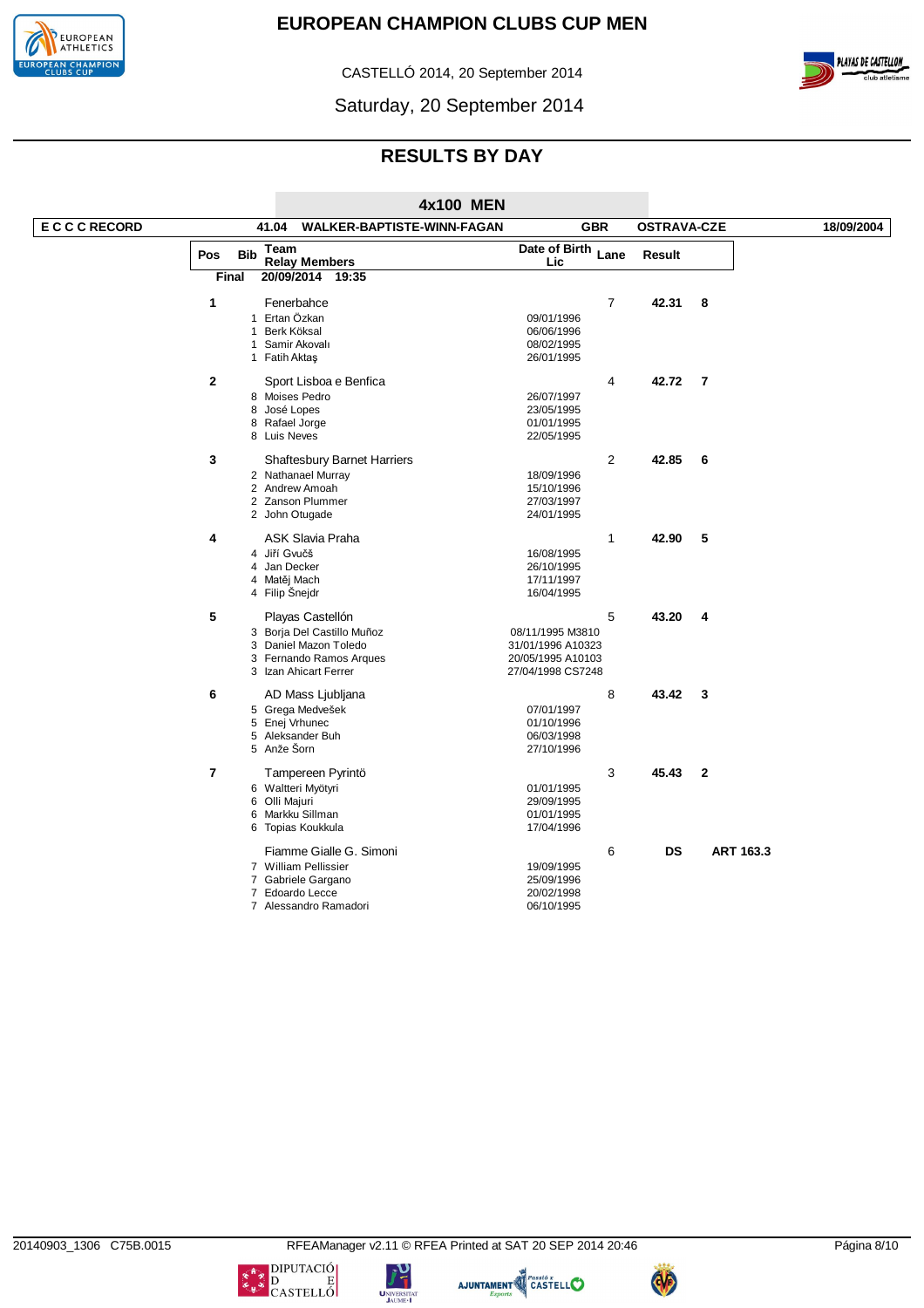

CASTELLÓ 2014, 20 September 2014



Saturday, 20 September 2014

# **RESULTS BY DAY**

|                   |                |                                            | 4x400 MEN                               |                         |            |
|-------------------|----------------|--------------------------------------------|-----------------------------------------|-------------------------|------------|
| <b>ECCCRECORD</b> |                | 3:43.57                                    | PETROV-BORCHTCHENKO-NIKISHOV-LEBEDEVRUS | LUBLJANA-SLO            | 16/09/2000 |
|                   | Pos            | Team<br><b>Bib</b><br><b>Relay Members</b> | Date of Birth Lane<br>Lic               | <b>Result</b>           |            |
|                   |                | Final<br>20/09/2014 19:55                  |                                         |                         |            |
|                   | 1              | Playas Castellón                           | 6                                       | 3:18.43<br>8            |            |
|                   |                | 3 David Jimenez Herrera                    | 09/01/1995 GR2968                       |                         |            |
|                   |                | 3 Axel Vives Sogues                        | 03/05/1996 CS7201                       |                         |            |
|                   |                | 3 Pablo Trescoli Garcia                    | 04/03/1995 V19728                       |                         |            |
|                   |                | 3 Aleix Vives Sogues                       | 03/05/1996 CS7200                       |                         |            |
|                   | $\mathbf{2}$   | AD Mass Ljubljana                          | $\mathbf{1}$                            | 3:20.04<br>7            |            |
|                   |                | 5 Cene Rakušček                            | 18/09/1997                              |                         |            |
|                   |                | 5 Jan Petrač                               | 04/07/1995                              |                         |            |
|                   |                | 5 Ziga Bizjak                              | 19/05/1995                              |                         |            |
|                   |                | 5 Jakob Janez Vodeb                        | 20/04/1995                              |                         |            |
|                   | 3              | Shaftesbury Barnet Harriers                | 3                                       | 3:20.30<br>6            |            |
|                   |                | 2 Billy Kelsey                             | 04/11/1996                              |                         |            |
|                   |                | 2 Ben Rochford                             | 27/03/1996                              |                         |            |
|                   |                | 2 Adam Thorpe                              | 16/10/1996                              |                         |            |
|                   |                | 2 Kyle Langford                            | 02/02/1996                              |                         |            |
|                   | 4              | <b>ASK Slavia Praha</b>                    | $\overline{2}$                          | 3:20.30<br>5            |            |
|                   |                | 4 Matěj Mach                               | 17/11/1997                              |                         |            |
|                   |                | 4 Lukáš Hotový                             | 24/03/1996                              |                         |            |
|                   |                | 4 Jan Stejskal                             | 26/10/1995                              |                         |            |
|                   |                | 4 Filip Šnejdr                             | 16/04/1995                              |                         |            |
|                   | 5              | Fenerbahce                                 | 8                                       | 3:21.65<br>4            |            |
|                   |                | 1 Ramazan Barbaros                         | 05/01/1998                              |                         |            |
|                   |                | 1 Utku Çobanoğlu                           | 08/03/1995                              |                         |            |
|                   |                | 1 Berk Köksal                              | 06/06/1996                              |                         |            |
|                   |                | 1 Enis Ünsal                               | 06/06/1995                              |                         |            |
|                   | 6              | Sport Lisboa e Benfica                     | 5                                       | 3:23.24<br>3            |            |
|                   |                | 8 André Sá                                 | 01/01/1995                              |                         |            |
|                   |                | 8 Manuel Cunha                             | 06/12/1996                              |                         |            |
|                   |                | 8 Angelo Marques                           | 03/05/1995                              |                         |            |
|                   |                | 8 Diogo Mestre                             | 20/05/1995                              |                         |            |
|                   | $\overline{7}$ | Fiamme Gialle G. Simoni                    | $\overline{7}$                          | 3:26.29<br>$\mathbf{2}$ |            |
|                   |                | 7 Valerio Cipmani                          | 01/01/1996                              |                         |            |
|                   |                | 7 Maximiliano De Tommaso                   | 01/01/1996                              |                         |            |
|                   |                | 7 Gabriele Gargano<br>7 Marco Arduini      | 25/09/1996<br>05/05/1997                |                         |            |
|                   | 8              | Tampereen Pyrintö                          | 4                                       | 3:27.20<br>$\mathbf{1}$ |            |
|                   |                |                                            |                                         |                         |            |
|                   |                | 6 Urho Kujanpää                            | 01/01/1997                              |                         |            |
|                   |                | 6 Petteri Heinonen<br>6 Waltteri Myötyri   | 01/01/1996<br>01/01/1995                |                         |            |
|                   |                | 6 Valtteri Toimela                         | 16/07/1995                              |                         |            |
|                   |                |                                            |                                         |                         |            |

| <b>Pos</b>   | Club                                   | <b>Placing Table</b> |
|--------------|----------------------------------------|----------------------|
|              | FENER - FENERBAHCE                     | 124                  |
| $\mathbf{2}$ | CAICS - Playas de Castellon            | 107                  |
| 3            | <b>MASS - AD MASS LJUBIJANA</b>        | 88                   |
| 4            | <b>BARNT - Shaftesbury Barnet Harr</b> | 79                   |
| 5            | BENFI - Sport Lisboa e Benfica         | 79                   |
| 6            | PRAHA - ASK SLAVIA PRAHA               | 77.5                 |

20140903\_1306 C75B.0015 RFEAManager v2.11 © RFEA Printed at SAT 20 SEP 2014 20:46 Página 9/10









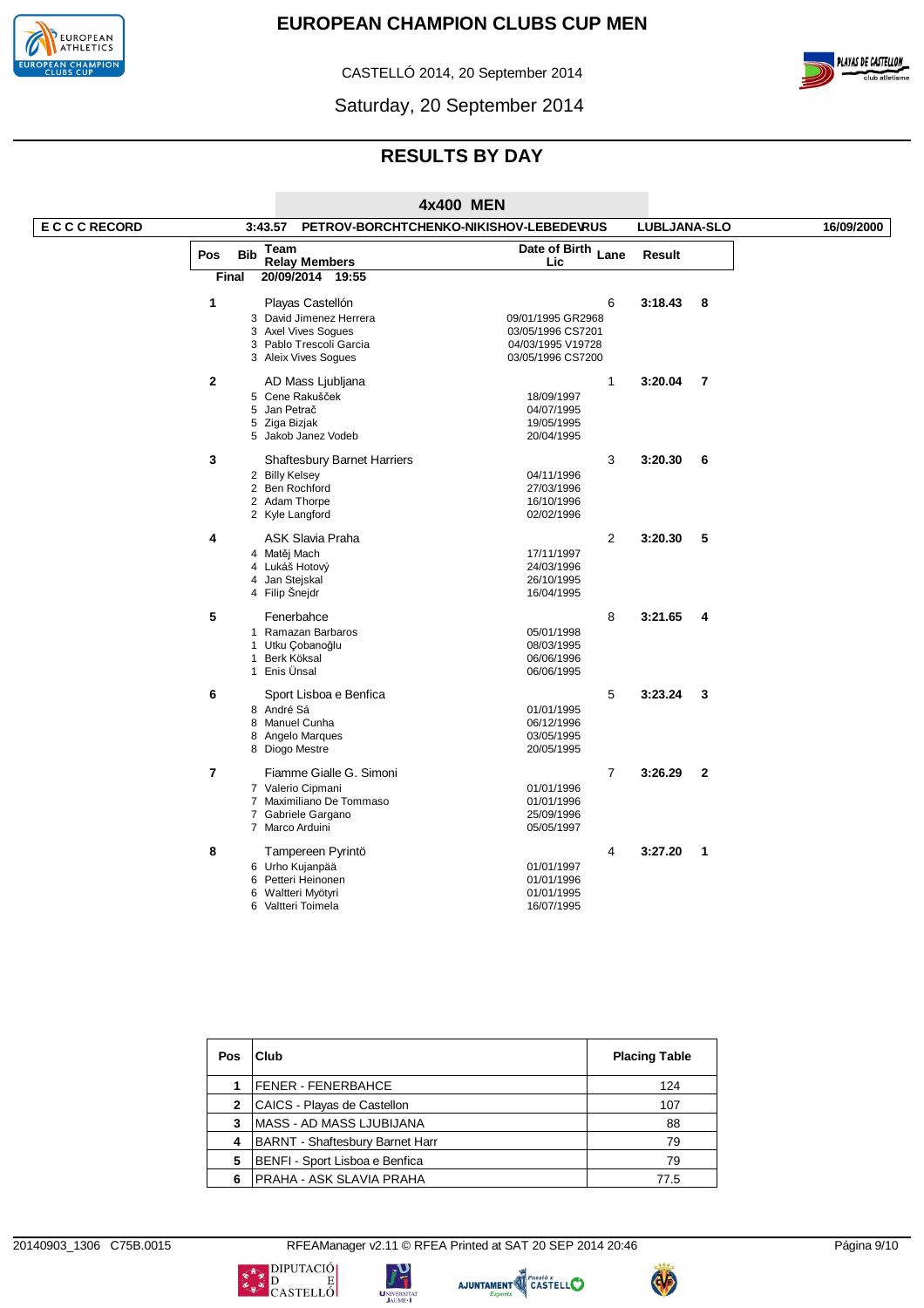

CASTELLÓ 2014, 20 September 2014



Saturday, 20 September 2014

# **RESULTS BY DAY**

| Pos | <b>Club</b>                      | <b>Placing Table</b> |
|-----|----------------------------------|----------------------|
|     | GIALL - Fiamme Gialle G. Simoni  | 64                   |
|     | <b>TPREN - Tampereen Pyrinto</b> | 56.5                 |

AJUNTAMENT CASTELLO



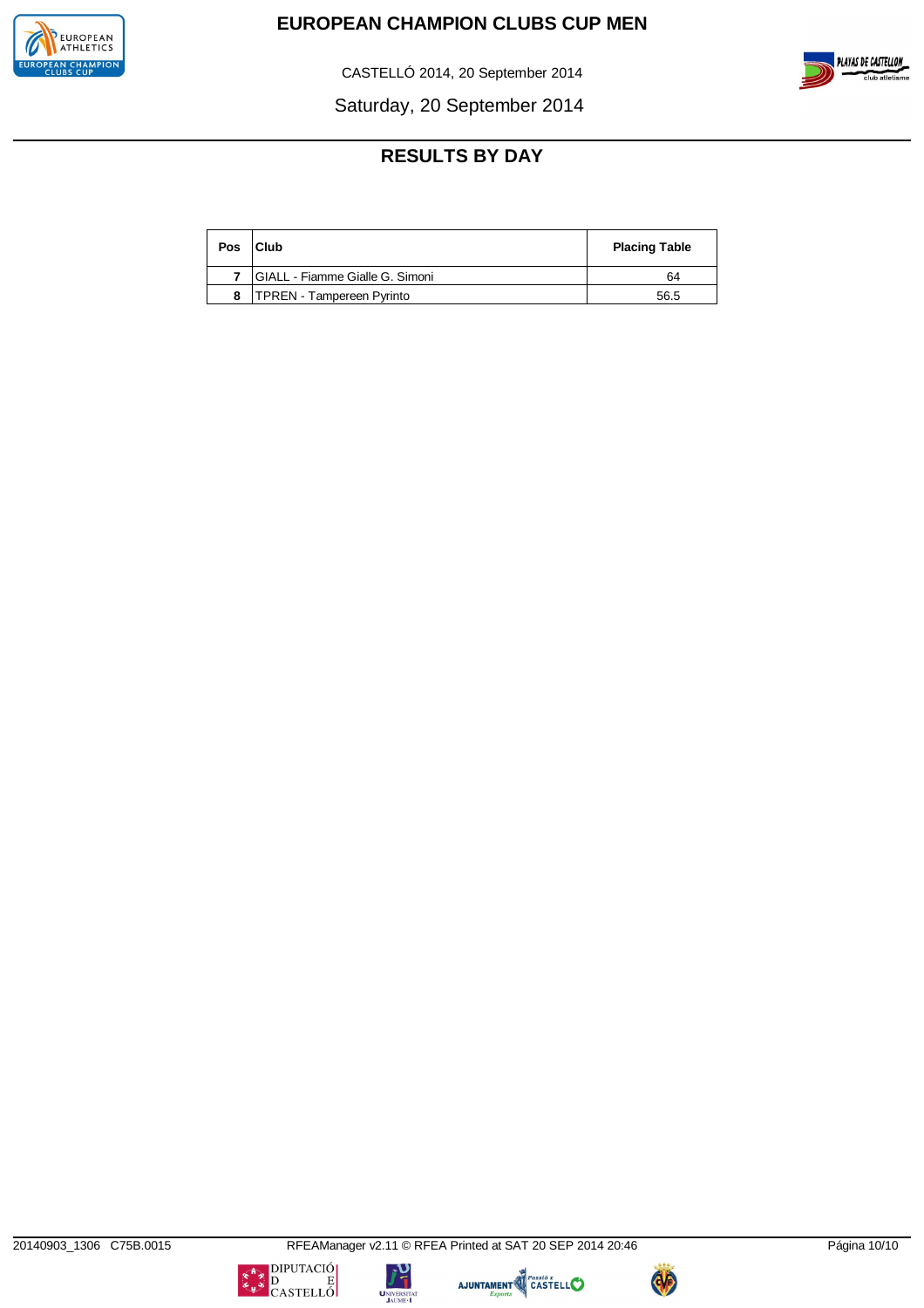

CASTELLÓ 2014, 20 September 2014





# **RESULTS BY DAY**

### **POLE VAULT WOMEN**

| <b>ECCCRECORD</b> |     | 4.10       | <b>TINA SUTEJ</b>                                                                                                                        | <b>SLO</b>                  |                | <b>MOSCOW-RUSIA</b> | 16/09/2006 |
|-------------------|-----|------------|------------------------------------------------------------------------------------------------------------------------------------------|-----------------------------|----------------|---------------------|------------|
|                   | Pos | <b>Bib</b> | Name<br>Club                                                                                                                             | Date of Birth Result<br>Lic |                |                     |            |
|                   |     | Final      | 20/09/2014 11:00                                                                                                                         |                             |                |                     |            |
|                   | 1   |            | Rebeka Šilhanová<br>AK Olympic Brno                                                                                                      | 22/03/1995                  | $3.90\quad 8$  |                     |            |
|                   |     |            | 2.00 -/2.20 -/2.40 -/2.60 -/2.80 -/3.00 -/3.20 -/3.40 -/3.50 -/3.60 O/3.70 XO/3.80 O/3.90 O/4.00 XX-                                     |                             |                |                     |            |
|                   | 2   |            | 2 Demet Parlak<br><b>FENERBAHCE</b>                                                                                                      | 26/07/1996                  | 3.80 7         |                     |            |
|                   |     |            | 2.00 -/2.20 -/2.40 -/2.60 -/2.80 -/3.00 -/3.20 O/3.40 -/3.50 O/3.60 -/3.70 O/3.80 O/3.90 XX-/4.00 X                                      |                             |                |                     |            |
|                   | 3   |            | 4 (e) Zuzana Prazakova<br>Playas de Castellon                                                                                            | 26/04/1997<br>CS7567        | $3.70\ 6$      |                     |            |
|                   | 4   |            | 2.00 -/2.20 -/2.40 -/2.60 -/2.80 -/3.00 -/3.20 -/3.40 O/3.50 XXO/3.60 O/3.70 XXO/3.80 XXX<br>3 Amber Try<br>Windsor Slough Eton Hounslow | 04/03/1997                  | 3.50           | -5                  |            |
|                   | 5   |            | 2.00 -/2.20 -/2.40 -/2.60 -/2.80 -/3.00 -/3.20 -/3.40 XO/3.50 XXO/3.60 XXX<br>5 Sofia Marini<br>At Studentesca CA.RI.RI                  | 01/01/1996                  | 3.40           | -4                  |            |
|                   | 6   |            | 2.00 -/2.20 -/2.40 -/2.60 -/2.80 -/3.00 -/3.20 XO/3.40 O/3.50 XXX<br>8 Maria Huntington<br><b>Tampereen Pyrinto</b>                      | 13/03/1997                  | $3.00 \quad 3$ |                     |            |
|                   |     |            | 2.00 -/2.20 -/2.40 -/2.60 O/2.80 O/3.00 O/3.20 XXX<br>6 Lena Enkerli<br><b>BTV Aarau LA</b>                                              | 01/12/1996                  | 2.80 2         |                     |            |
|                   | 8   |            | 2.00 -/2.20 -/2.40 -/2.60 O/2.80 XO/3.00 XXX<br>7 Urša Matičič<br>AD MASS LJUBIJANA                                                      | 26/09/1995                  | 2.40           | - 1                 |            |
|                   |     |            | 2.00 XO/2.20 O/2.40 O/2.60 XXX                                                                                                           |                             |                |                     |            |

### **400 M HURDLES WOMEN**

|              |            | 58.98<br><b>VERA RUDAKOVA</b>                    |                      | <b>RUS</b> | <b>MOSCOW-RUSIA</b> |              | 19/09/2009 |
|--------------|------------|--------------------------------------------------|----------------------|------------|---------------------|--------------|------------|
| <b>Pos</b>   | <b>Bib</b> | <b>Name</b><br>Club                              | Date of Birth<br>Lic | Lane       | Result              |              |            |
| Final        |            | 20/09/2014<br>11:15                              |                      |            |                     |              |            |
| 1            |            | 3 Shona Richards<br>Windsor Slough Eton Hounslow | 01/09/1995           | 3          | 1:00.86             | 8            |            |
| $\mathbf{2}$ |            | 1 Lenka Svobodová<br>AK Olympic Brno             | 12/10/1995           | 1          | 1:01.12             | 7            |            |
| 3            |            | 4 Estela Guisado Mengual<br>Playas de Castellon  | 07/10/1995<br>CO2908 | 4          | 1:03.18             | 6            |            |
| 4            | 7          | Anita Horvat<br>AD MASS LJUBIJANA                | 07/09/1996           | 8          | 1:06.82             | 5            |            |
| 5            |            | 2 Gözdenur Bayrak<br><b>FENERBAHCE</b>           | 10/01/1997           | 6          | 1:08.21             | 4            |            |
| 6            |            | 5 Alessia Mancini<br>At Studentesca CA.RI.RI     | 01/01/1995           | 2          | 1:08.54             | 3            |            |
| 7            | 8          | Linnea Harala<br>Tampereen Pyrinto               | 03/01/1995           | 5          | 1:14.59             | $\mathbf{2}$ |            |
|              | 6          | Viola Schön<br><b>BTV Aarau LA</b>               | 08/09/1997           | 7          | <b>DS</b>           | ART 163.3    |            |

**E C C C RECORD 58.98 VERA RUDAKOVA RUS MOSCOW-RUSIA 19/09/2009**

**UNIVERSIT.** 

 $\begin{picture}(180,10) \put(0,0){\line(1,0){15}} \put(10,0){\line(1,0){15}} \put(10,0){\line(1,0){15}} \put(10,0){\line(1,0){15}} \put(10,0){\line(1,0){15}} \put(10,0){\line(1,0){15}} \put(10,0){\line(1,0){15}} \put(10,0){\line(1,0){15}} \put(10,0){\line(1,0){15}} \put(10,0){\line(1,0){15}} \put(10,0){\line(1,0){15}} \put(10,0){\line($ 

**PLAYAS DE CASTELLON** 



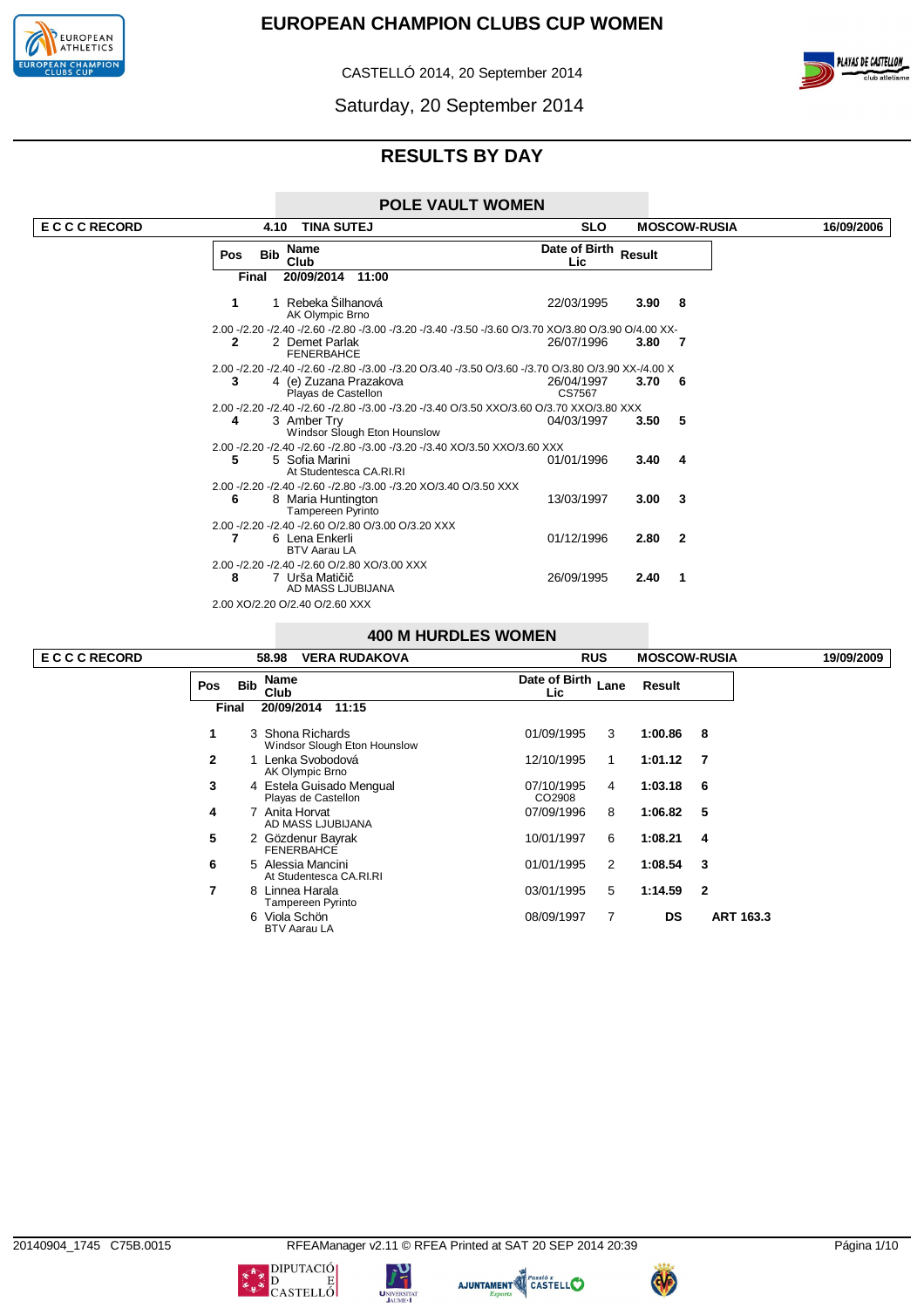

CASTELLÓ 2014, 20 September 2014



Saturday, 20 September 2014

|                   |            |                                                   |              |                     |                                                     | <b>HAMMER WOMEN</b>       |                         |                         |                         |                         |        |              |            |
|-------------------|------------|---------------------------------------------------|--------------|---------------------|-----------------------------------------------------|---------------------------|-------------------------|-------------------------|-------------------------|-------------------------|--------|--------------|------------|
| <b>ECCCRECORD</b> |            |                                                   |              | 61.93               | <b>KIVILCIM KAYA</b>                                |                           |                         | <b>TUR</b>              |                         | BYDGOSZCZ-POL           |        |              | 18/09/2010 |
| Pos               | <b>Bib</b> | Name<br>Club                                      |              |                     |                                                     | Date of Birth<br>Lic      | $\mathbf{1}$            | $\mathbf 2$             | 3                       | 4                       | Result |              |            |
|                   | Final      | 20/09/2014 11:30                                  |              |                     |                                                     |                           |                         |                         |                         |                         |        |              |            |
| 1                 |            | 1 Pavla Kuklová<br>AK Olympic Brno                |              |                     |                                                     | 01/11/1996                | 52.98                   | 51.97                   | 52.70                   | 52.89                   | 52.98  | 8            |            |
| $\mathbf{2}$      |            | 2 Deniz Yaylacı<br>FENERBÁHCE                     |              |                     |                                                     | 17/07/1998                | $\overline{\mathsf{x}}$ | 52.93                   | X                       | $\overline{\mathsf{x}}$ | 52.93  | 7            |            |
| 3                 |            | 4 (e) Osarumen Odeh<br>Playas de Castellon        |              |                     |                                                     | 15/11/1995<br>V20374      | 43.32                   | 50.63                   | 45.67                   | 52.72                   | 52.72  | 6            |            |
| 4                 |            | 3 Charlotte Gould<br>Windsor Slough Eton Hounslow |              |                     |                                                     | 21/04/1996                | 42.97                   | 43.06                   | Χ                       | 40.17                   | 43.06  | 5            |            |
| 5                 |            | 5 Caterina Manni<br>At Studentesca CA.RI.RI       |              |                     |                                                     | 01/01/1997                | $\overline{\mathsf{x}}$ | X                       | X                       | 41.67                   | 41.67  | 4            |            |
| 6                 |            | 6 Anna Schnyder<br>BTV Aarau LA                   |              |                     |                                                     | 22/10/1997                | X                       | 26.55                   | 24.03                   | 26.01                   | 26.55  | 3            |            |
| 7                 |            | 8 Taru Nieminen                                   |              |                     |                                                     | 01/01/1996                | 22.28                   | 26.14                   | $\overline{\mathsf{x}}$ | $\overline{\mathsf{x}}$ | 26.14  | $\mathbf{2}$ |            |
| 8                 |            | Tampereen Pyrinto<br>7 Kristina Udovc             |              |                     |                                                     | 01/01/1997                | 20.61                   | 18.85                   | 23.57                   | 21.68                   | 23.57  | 1            |            |
|                   |            | AD MASS LJUBIJANA                                 |              |                     |                                                     | 100 M (NON SCORING) WOMEN |                         |                         |                         |                         |        |              |            |
|                   |            | Pos                                               | <b>Bib</b>   | <b>Name</b>         |                                                     |                           | Date of Birth           |                         | Lane                    |                         |        |              |            |
|                   |            |                                                   | <b>Final</b> | Club                | 20/09/2014 11:50<br>Wind: $+1.2$                    |                           | Lic                     |                         | Result                  |                         |        |              |            |
|                   |            | 1                                                 |              |                     | 5 Luna Jimenez Moreno                               |                           | 05/08/1998              |                         | 7<br>12.73              |                         |        |              |            |
|                   |            | $\mathbf{2}$                                      |              |                     | At Studentesca CA.RI.RI<br>6 Daphne van den Berg    |                           | 05/01/1997              |                         | 12.75<br>3              |                         |        |              |            |
|                   |            | 3                                                 |              |                     | BTV Aarau LA<br>5 Gaia Barison                      |                           | 03/04/1998              |                         | 12.88<br>4              |                         |        |              |            |
|                   |            |                                                   |              |                     | At Studentesca CA.RI.RI                             |                           |                         |                         |                         |                         |        |              |            |
|                   |            | 4                                                 |              |                     | 3 Jasmyne Gillespie<br>Windsor Slough Eton Hounslow |                           | 23/06/1997              |                         | 8<br>13.06              |                         |        |              |            |
|                   |            | 5                                                 |              |                     | 7 Nina Kolenc<br>AD MASS LJUBIJANA                  |                           | 02/01/1998              |                         | 6<br>13.21              |                         |        |              |            |
|                   |            | 6                                                 |              | 6 Léa Petrò         | BTV Aarau LA                                        |                           | 11/07/1996              |                         | 2<br>13.49              |                         |        |              |            |
|                   |            | $\overline{7}$                                    |              | 3 Freya See         | Windsor Slough Eton Hounslow                        |                           | 22/03/1996              |                         | 5<br>13.63              |                         |        |              |            |
|                   |            |                                                   |              |                     |                                                     | 100 M WOMEN               |                         |                         |                         |                         |        |              |            |
| <b>ECCCRECORD</b> |            |                                                   |              | 11.70               | <b>DINA ASHER-SMITH</b>                             |                           |                         | <b>GBR</b>              |                         | <b>LUBLJANA-SLO</b>     |        |              | 15/09/2012 |
|                   |            | Pos                                               | <b>Bib</b>   | <b>Name</b><br>Club |                                                     |                           | Lic                     | Date of Birth Lane      | Result                  |                         |        |              |            |
|                   |            |                                                   | Final        |                     | 20/09/2014<br>12:10<br>Wind: +1.0                   |                           |                         |                         |                         |                         |        |              |            |
|                   |            | 1                                                 |              |                     | 5 Federica Cucchi<br>At Studentesca CA.RI.RI        |                           | 01/10/1995              | $\overline{\mathbf{3}}$ | 12.32                   | 8                       |        |              |            |
|                   |            | $\mathbf{2}$                                      |              |                     | 1 Kristýna Kobiánová<br>AK Olympic Brno             |                           | 10/12/1995              |                         | $\overline{2}$<br>12.33 | $\overline{7}$          |        |              |            |
|                   |            | 3                                                 |              |                     | 2 Yudum Iliksiz<br><b>FENERBAHCE</b>                |                           | 22/02/1997              |                         | 12.35<br>7              | 6                       |        |              |            |
|                   |            | 4                                                 |              |                     | 4 Alba Gomis Sanchez<br>Playas de Castellon         |                           | 18/12/1998<br>A10533    |                         | 5<br>12.47              | 5                       |        |              |            |
|                   |            | 5                                                 |              |                     | 6 Anna Lüber<br><b>BTV Aarau LA</b>                 |                           | 05/11/1997              |                         | 8<br>12.48              | 4                       |        |              |            |
|                   |            | 6                                                 |              |                     | 3 Stephanie Clitheroe                               |                           | 03/11/1995              |                         | 12.49<br>4              | 3                       |        |              |            |
|                   |            | $\overline{7}$                                    |              |                     | Windsor Slough Eton Hounslow<br>8 Jessi Landström   |                           | 21/03/1997              |                         | 6<br>12.57              | $\mathbf{2}$            |        |              |            |
|                   |            | 8                                                 |              |                     | Tampereen Pyrinto<br>7 Kaja Debevec                 |                           | 14/08/1996              |                         | 12.81<br>1              | 1                       |        |              |            |
|                   |            |                                                   |              |                     | AD MASS LJUBIJANA                                   |                           |                         |                         |                         |                         |        |              |            |





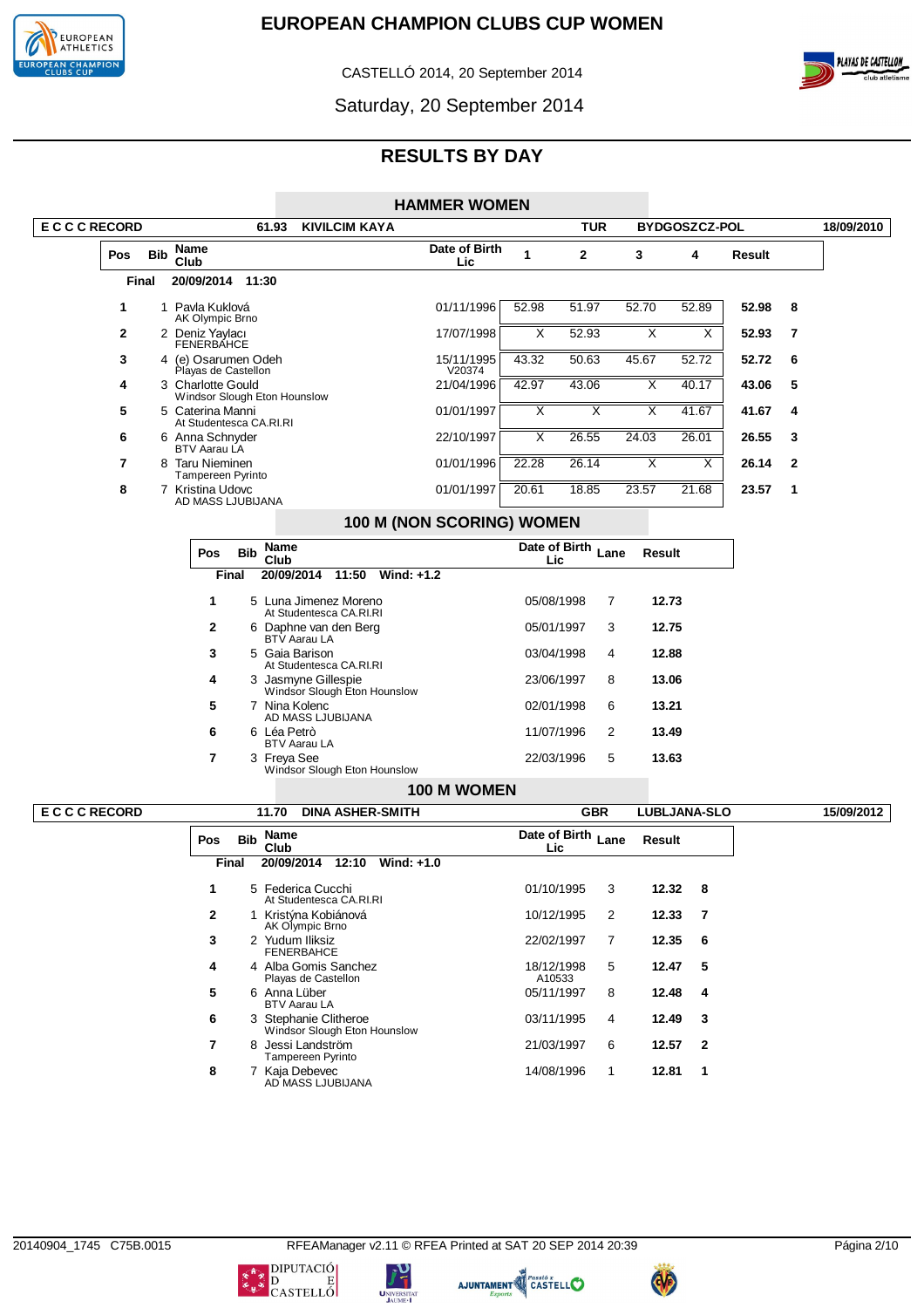

CASTELLÓ 2014, 20 September 2014



Saturday, 20 September 2014

|                   |            |                                                     |                         | <b>TRIPLE JUMP WOMEN</b> |                 |                 |                 |                    |                 |              |            |
|-------------------|------------|-----------------------------------------------------|-------------------------|--------------------------|-----------------|-----------------|-----------------|--------------------|-----------------|--------------|------------|
| <b>ECCCRECORD</b> |            | 13.65                                               | <b>ANASTASSIA ILINA</b> |                          |                 | <b>RUS</b>      |                 | <b>MARIBOR-SLO</b> |                 |              | 15/09/2001 |
| <b>Pos</b>        | <b>Bib</b> | Name<br>Club                                        |                         | Date of Birth<br>Lic     |                 | $\mathbf{2}$    | 3               | 4                  | Result          |              |            |
| Final             |            | 20/09/2014<br>16:15                                 |                         |                          |                 |                 |                 |                    |                 |              |            |
| 1                 |            | 2 Elif Özmen<br><b>FENERBAHCE</b>                   |                         | 25/05/1995               | X               | X               | 12.42<br>$+2.1$ | 11.42<br>$+0.8$    | 12.42<br>$+2.1$ | -8           |            |
| $\overline{2}$    |            | Eva Mustar<br>AD MASS LJUBIJANA                     |                         | 30/09/1996               | x               | 12.18<br>$+2.4$ | 12.36<br>$+3.2$ | 12.34<br>$+2.6$    | 12.36<br>$+3.2$ | 7            |            |
| 3                 | 8          | Miia Sillman<br>Tampereen Pyrinto                   |                         | 03/06/1995               | X               | 12.22<br>$+0.9$ |                 |                    | 12.22<br>$+0.9$ | 6            |            |
| 4                 |            | 1 Monika Baňovičová<br>AK Olympic Brno              |                         | 28/08/1995               | 11.77<br>$+0.0$ | 12.07<br>$+0.2$ | X               | 11.97<br>$+1.4$    | 12.07<br>$+0.2$ | 5            |            |
| 5                 |            | 4 Nuria Garcia Arcos<br>Playas de Castellon         |                         | 07/12/1997<br>CS7210     | X               | 11.19<br>$+0.1$ | 11.86<br>$+1.7$ | 9.77<br>$+0.8$     | 11.86<br>$+1.7$ | 4            |            |
| 6                 |            | 5 Maria Mazzarotto<br>At Studentesca CA.RI.RI       |                         | 07/04/1996               | 10.77<br>$+1.1$ | $\blacksquare$  | 11.51<br>$+0.2$ | X                  | 11.51<br>$+0.2$ | 3            |            |
| 7                 |            | 6 May-Madeleine Gysi<br>BTV Aarau LA                |                         | 29/07/1996               | X               | 11.37<br>$+0.3$ | 11.46<br>$+1.2$ | X                  | 11.46<br>$+1.2$ | $\mathbf{2}$ |            |
| 8                 |            | 3 Isabelle Charters<br>Windsor Slough Eton Hounslow |                         | 09/10/1997               | 10.36<br>$+0.0$ | 10.60<br>$+0.3$ | 10.69<br>$+1.7$ | 10.51<br>$+1.3$    | 10.69<br>$+1.7$ | 1            |            |
|                   |            |                                                     |                         | <b>HIGH JUMP WOMEN</b>   |                 |                 |                 |                    |                 |              |            |

| <b>ECCCRECORD</b> | 1.87              | <b>MARINA KOUPTSOVA</b>                                                                                   | <b>RUS</b>                  |        | <b>VESZPREM-HUN</b>     | 19/09/1998 |
|-------------------|-------------------|-----------------------------------------------------------------------------------------------------------|-----------------------------|--------|-------------------------|------------|
|                   | <b>Bib</b><br>Pos | <b>Name</b><br>Club                                                                                       | Date of Birth Result<br>Lic |        |                         |            |
|                   | <b>Final</b>      | 20/09/2014<br>16:30                                                                                       |                             |        |                         |            |
|                   | 1                 | 6 Livia Odermatt<br><b>BTV Aarau LA</b>                                                                   | 18/08/1995                  | 1.73 8 |                         |            |
|                   | 2                 | 1.45 -/1.50 -/1.55 -/1.60 O/1.65 O/1.70 O/1.73 XXO/1.76 XXX<br>8 Miia Sillman<br><b>Tampereen Pyrinto</b> | 03/06/1995                  | 1.70   | $\overline{7}$          |            |
|                   | 3                 | 1.45 - / 1.50 - / 1.55 - / 1.60 - / 1.65 O / 1.70 O / 1.73 XXX<br>2 Kadriye Aydın<br><b>FENERBAHCE</b>    | 02/07/1995                  | 1.706  |                         |            |
|                   | 4                 | 1.45 -/1.50 -/1.55 -/1.60 O/1.65 O/1.70 XXO/1.73 XXX<br>Jana Hartigová<br>AK Olympic Brno                 | 16/11/1996                  | 1.65 5 |                         |            |
|                   | 5                 | 1.45 -/1.50 O/1.55 O/1.60 XO/1.65 O/1.70 XXX<br>4 Carolina Bonmati Fuertes<br>Playas de Castellon         | 23/04/1997<br>A10397        | 1.65   | -4                      |            |
|                   | 6                 | 1.45 -/1.50 -/1.55 O/1.60 O/1.65 XO/1.70 XXX<br>3 Nadya Wisham<br>Windsor Slough Eton Hounslow            | 24/11/1997                  | 1.60 3 |                         |            |
|                   |                   | 1.45 O/1.50 O/1.55 O/1.60 O/1.65 XXX<br>5 Valeria Carvetti<br>At Studentesca CA.RI.RI                     | 21/05/1998                  | 1.60   | $\overline{\mathbf{2}}$ |            |
|                   | 8                 | 1.45 -/1.50 XO/1.55 O/1.60 XXO/1.65 XXX<br>7 Valerija Todić<br>AD MÁSS LJUBIJANA                          | 29/03/1997                  | 1.55   | $\overline{\mathbf{1}}$ |            |
|                   |                   | 1.45 O/1.50 XO/1.55 XXO/1.60 XXX                                                                          |                             |        |                         |            |







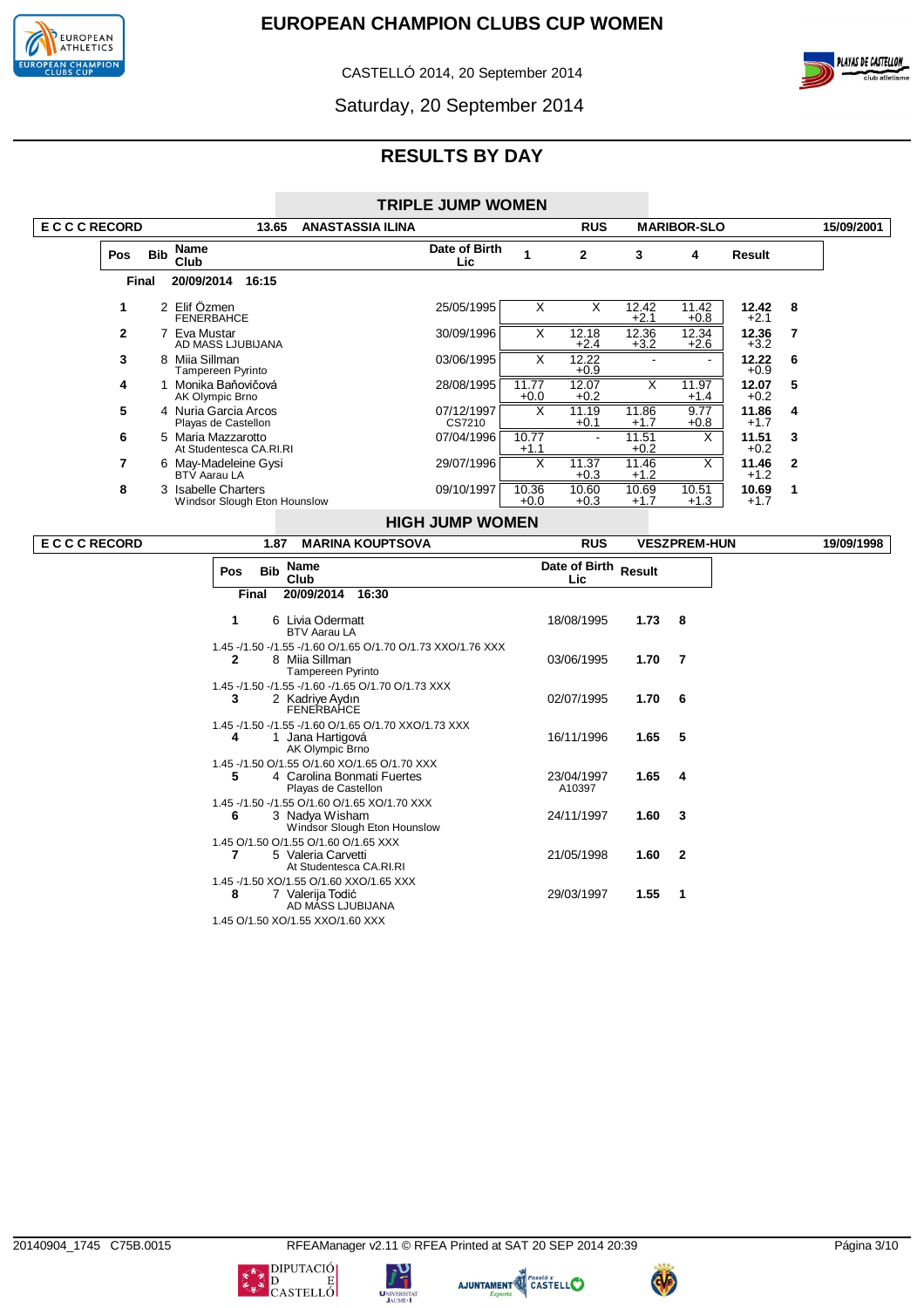

CASTELLÓ 2014, 20 September 2014



Saturday, 20 September 2014

## **RESULTS BY DAY**

#### **100 M HURDLES WOMEN**

| <b>ECCCRECORD</b> |              |            |                                   | 13.50<br><b>IOULIA KONDAKOVA</b> |              |                                               |                              |                      | <b>RUS</b>           |                           | <b>RIESA-GER</b> |                         |              | 16/09/2000 |                |            |
|-------------------|--------------|------------|-----------------------------------|----------------------------------|--------------|-----------------------------------------------|------------------------------|----------------------|----------------------|---------------------------|------------------|-------------------------|--------------|------------|----------------|------------|
|                   |              |            | Pos                               | <b>Bib</b>                       | Name<br>Club |                                               |                              |                      |                      | Date of Birth Lane<br>Lic |                  |                         | Result       |            |                |            |
|                   |              |            |                                   | <b>Final</b>                     |              | 20/09/2014 16:45                              | Wind: $+0.9$                 |                      |                      |                           |                  |                         |              |            |                |            |
|                   |              |            | 1                                 |                                  |              | 7 Manca Šepetavc<br>AD MASS LJUBIJANA         |                              |                      | 09/09/1995           |                           | 5                | 14.23                   | 8            |            |                |            |
|                   |              |            | $\mathbf{2}$                      |                                  |              | 5 Sara Spadoni<br>At Studentesca CA.RI.RI     |                              |                      | 19/03/1997           |                           | 7                | 14.52                   | 7            |            |                |            |
|                   |              |            | 3                                 |                                  |              | 8 Maria Huntington<br>Tampereen Pyrinto       |                              |                      | 13/03/1997           |                           | 2                | 14.71                   | 6            |            |                |            |
|                   |              |            | 4                                 |                                  |              | 1 Lenka Svobodová<br>AK Olympic Brno          |                              |                      | 12/10/1995           |                           | 6                | 14.74 4.5               |              |            |                |            |
|                   |              |            | 4                                 |                                  |              | 3 Stephanie Clitheroe                         | Windsor Slough Eton Hounslow |                      | 03/11/1995           |                           | 8                | 14.74 4.5               |              |            |                |            |
|                   |              |            | 6                                 |                                  | 2 Esin Akgul | <b>FENERBAHCE</b>                             |                              |                      | 20/09/1996           |                           | 3                | 15.56                   | 3            |            |                |            |
|                   |              |            | $\overline{7}$                    |                                  |              | 6 Nicole Flury<br>BTV Aarau LA                |                              |                      | 25/09/1998           |                           | 4                | 16.76                   | $\mathbf{2}$ |            |                |            |
|                   |              |            | 8                                 |                                  |              | 4 Maria Ripoll Vives<br>Playas de Castellon   |                              |                      | 16/07/1995<br>V19913 |                           | 1                | 17.48                   | 1            |            |                |            |
|                   |              |            |                                   |                                  |              |                                               |                              | 800 M WOMEN          |                      |                           |                  |                         |              |            |                |            |
| <b>ECCCRECORD</b> |              |            |                                   |                                  | 2:07.95      |                                               | <b>LUDMILA VORONICHEVA</b>   |                      |                      | <b>RUS</b>                |                  | <b>OSTRAVA-TCH</b>      |              |            |                | 16/09/1995 |
|                   |              |            | Pos                               | <b>Bib</b>                       | <b>Name</b>  |                                               |                              |                      | Date of Birth Lane   |                           |                  | Result                  |              |            |                |            |
|                   |              |            |                                   | <b>Final</b>                     | Club         | 20/09/2014 17:10                              |                              |                      | Lic                  |                           |                  |                         |              |            |                |            |
|                   |              |            | 1                                 |                                  |              | 5 Erika Picher                                |                              |                      | 17/04/1995           |                           | 6                | 2:13.74                 | 8            |            |                |            |
|                   |              |            | $\mathbf{2}$                      |                                  | 2 Fatma Arik | At Studentesca CA.RI.RI                       |                              |                      | 10/09/1997           |                           | 2                | 2:15.83                 | 7            |            |                |            |
|                   |              |            | 3                                 |                                  |              | <b>FENERBAHCE</b><br>3 Rebecca Croft          |                              |                      | 27/05/1997           |                           | 7                | 2:16.27                 | 6            |            |                |            |
|                   |              |            | 4                                 |                                  |              | 7 Ajda Lenardič                               | Windsor Slough Eton Hounslow |                      | 18/03/1996           |                           | 4                | 2:20.99                 | 5            |            |                |            |
|                   |              |            | 5                                 |                                  |              | AD MASS LJUBIJANA<br>1 Carmen Idris Beshirová |                              |                      | 05/10/1998           |                           | 5                | 2:24.12                 | 4            |            |                |            |
|                   |              |            | 6                                 |                                  |              | AK Olympic Brno<br>6 Nicole Strebel           |                              |                      | 29/03/1995           |                           | 3                | 2:25.36                 | 3            |            |                |            |
|                   |              |            | 7                                 |                                  |              | <b>BTV Aarau LA</b><br>8 Ellinoora Myötyri    |                              |                      | 21/04/1997           |                           | 1                | 2:27.26                 | $\mathbf{2}$ |            |                |            |
|                   |              |            | 8                                 |                                  |              | Tampereen Pyrinto<br>4 Elia Martinez Piquer   |                              |                      | 12/03/1997           |                           | 8                | 2:31.20                 | 1            |            |                |            |
|                   |              |            |                                   |                                  |              | Playas de Castellon                           |                              |                      | CS7516               |                           |                  |                         |              |            |                |            |
|                   |              |            |                                   |                                  |              |                                               |                              | <b>JAVELIN WOMEN</b> |                      |                           |                  |                         |              |            |                |            |
| <b>ECCCRECORD</b> |              |            |                                   |                                  | 56.37        |                                               | <b>MAGDALENA CZENSKA</b>     |                      |                      | <b>POL</b>                |                  | <b>RIESA-GER</b>        |              |            |                | 16/09/2000 |
|                   | Pos          | <b>Bib</b> | <b>Name</b><br>Club               |                                  |              |                                               |                              | Date of Birth<br>Lic | 1                    | 2                         |                  | 3                       | 4            | Result     |                |            |
|                   |              | Final      | 20/09/2014                        |                                  | 17:15        |                                               |                              |                      |                      |                           |                  |                         |              |            |                |            |
|                   | 1            |            | 2 Eda Tuğsuz<br><b>FENERBAHCE</b> |                                  |              |                                               |                              | 01/03/1997           | 46.32                | 49.13                     |                  | $\overline{\mathsf{x}}$ | 49.64        | 49.64      | 8              |            |
|                   | $\mathbf{2}$ |            | 7 Tina Vaupot                     | AD MASS LJUBIJANA                |              |                                               |                              | 14/01/1997           | 43.87                | 40.34                     |                  | 43.83                   | 42.36        | 43.87      | $\overline{7}$ |            |
|                   | 3            |            | 4 Marta Mancebo Boix              | Playas de Castellon              |              |                                               |                              | 22/01/1996<br>A9823  | 38.88                | 39.26                     |                  | 37.91                   | 38.61        | 39.26      | 6              |            |
|                   | 4            |            | 3 Ellie Rayer                     | Windsor Slough Eton Hounslow     |              |                                               |                              | 22/11/1996           | 33.38                | 33.96                     |                  | 32.69                   | 32.54        | 33.96      | 5              |            |
|                   | 5            |            | 8 Elisa Myllymäki                 |                                  |              |                                               |                              | 01/01/1996           | 31.07                | 33.93                     |                  | 33.40                   | 31.28        | 33.93      | $\overline{4}$ |            |

**5** 8 Elisa Myllymäki Tampereen Pyrinto

**6** 5 Alessandra Francesconi At Studentesca CA.RI.RI

**7** 1 Michaela Doleželová AK Olympic Brno

**8** 6 Majella Hauri BTV Aarau LA

 $\begin{array}{c}\nU_{\text{NIVERSITA}} \\
J_\text{AUME-1}\n\end{array}$ 









30/09/1996 32.27 33.78 29.80 30.63 **33.78 3**

01/01/1997 33.65 33.67 29.19 31.71 **33.67 2**

23/04/1995 31.23 27.46 X X **31.23 1**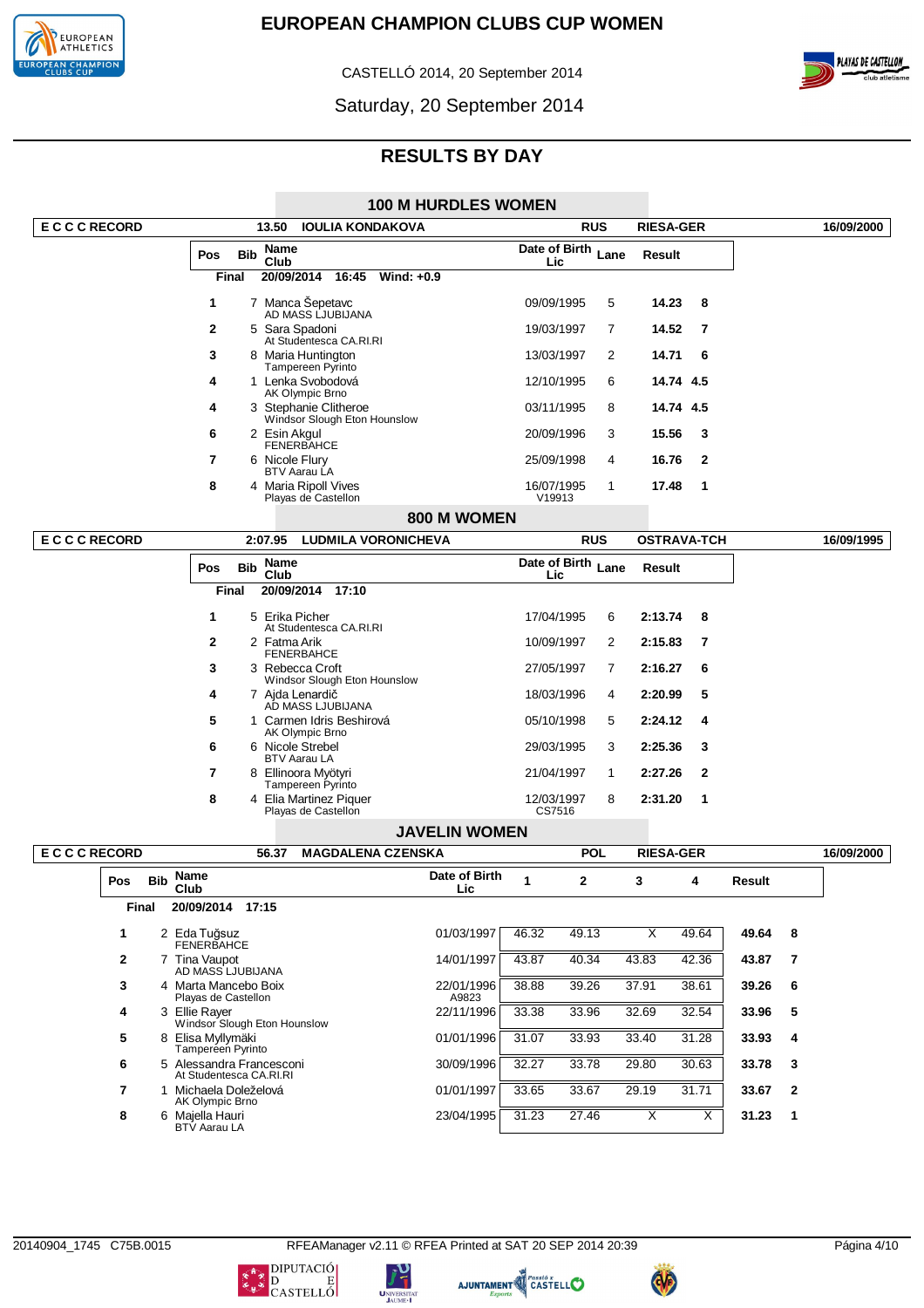

 $\overline{\phantom{a}}$ 

# **EUROPEAN CHAMPION CLUBS CUP WOMEN**

CASTELLÓ 2014, 20 September 2014



Saturday, 20 September 2014

# **RESULTS BY DAY**

|                   |            |      |                                                                |            |                     |                                                       | 400 M WOMEN           |                      |                         |   |                           |       |        |              |            |
|-------------------|------------|------|----------------------------------------------------------------|------------|---------------------|-------------------------------------------------------|-----------------------|----------------------|-------------------------|---|---------------------------|-------|--------|--------------|------------|
| <b>ECCCRECORD</b> |            |      |                                                                |            | 53.46               | <b>NOEMI BATORI</b>                                   |                       | <b>HUN</b>           |                         |   | <b>VIRY-CHATILLON-FRA</b> |       |        |              | 16/09/1989 |
|                   |            |      | Pos                                                            | <b>Bib</b> | <b>Name</b><br>Club |                                                       |                       | Lic                  | Date of Birth Lane      |   | Result                    |       |        |              |            |
|                   |            |      | Final                                                          |            | 20/09/2014          | 17:30                                                 |                       |                      |                         |   |                           |       |        |              |            |
|                   |            |      | 1                                                              |            |                     | 3 Olivia Caesar<br>Windsor Slough Eton Hounslow       |                       | 22/07/1996           |                         | 6 | 57.48                     | 8     |        |              |            |
|                   |            |      | 2                                                              |            |                     | 7 Anita Horvat<br>AD MASS LJUBIJANA                   |                       | 07/09/1996           |                         | 3 | 57.50                     | 7     |        |              |            |
|                   |            |      | 3                                                              |            |                     | 1 Marcela Pírková<br>AK Olympic Brno                  |                       | 25/01/1996           |                         | 4 | 58.49                     | 6     |        |              |            |
|                   |            |      | 4                                                              |            |                     | 5 Maria Beatrice Marchetti<br>At Studentesca CA.RI.RI |                       | 02/04/1996           |                         | 5 | 58.54                     | 5     |        |              |            |
|                   |            |      | 5                                                              |            |                     | 2 Hatice Unzir<br><b>FENERBAHCE</b>                   |                       | 07/05/1995           |                         | 1 | 59.76                     | 4     |        |              |            |
|                   |            |      | 6                                                              |            |                     | 6 Carole Huber<br><b>BTV Aarau LA</b>                 |                       | 09/10/1997           |                         | 2 | 1:00.91                   | 3     |        |              |            |
|                   |            |      | 7                                                              |            |                     | 4 Esther Murcia Garcia<br>Playas de Castellon         |                       | 05/02/1998<br>A10534 |                         | 7 | 1:01.96                   | 2     |        |              |            |
|                   |            |      |                                                                | 8          |                     | Eliisa Räsänen<br><b>Tampereen Pyrinto</b>            |                       | 03/03/1996           |                         | 8 | <b>NP</b>                 |       |        |              |            |
|                   |            |      |                                                                |            |                     |                                                       | 3.000 M STEEPLE WOMEN |                      |                         |   |                           |       |        |              |            |
| <b>ECCCRECORD</b> |            |      |                                                                |            | 10:31.81            | <b>GIULIA MARTINELLI</b>                              |                       |                      | <b>ITA</b>              |   | <b>BYDGOSZCZ-POL</b>      |       |        |              | 18/09/2010 |
|                   |            |      | Pos                                                            | <b>Bib</b> | Name<br>Club        |                                                       |                       | Lic                  | Date of Birth Order     |   | <b>Result</b>             |       |        |              |            |
|                   |            |      | <b>Final</b>                                                   |            |                     | 20/09/2014 17:50                                      |                       |                      |                         |   |                           |       |        |              |            |
|                   |            |      | 1                                                              |            |                     | 2 Gülnaz Uskun<br><b>FENERBAHCE</b>                   |                       | 12/03/1998           |                         | 2 | 11:05.92                  | 8     |        |              |            |
|                   |            |      | 2                                                              |            |                     | 3 Kathryn Ditton<br>Windsor Slough Eton Hounslow      |                       | 08/11/1997           |                         | 7 | 11:34.79                  | 7     |        |              |            |
|                   |            |      | 3                                                              |            |                     | 8 Linnea Harala<br><b>Tampereen Pyrinto</b>           |                       | 03/01/1995           |                         | 1 | 11:47.46                  | 6     |        |              |            |
|                   |            |      | 4                                                              |            |                     | 1 Hana Lolková<br>AK Olympic Brno                     |                       | 14/11/1996           |                         | 5 | 12:37.90                  | 5     |        |              |            |
|                   |            |      | 5                                                              |            |                     | 6 Loriana De Martin<br><b>BTV Aarau LA</b>            |                       | 28/01/1996           |                         | 3 | 12:41.92                  | 4     |        |              |            |
|                   |            |      | 6                                                              |            |                     | 4 Claudia Levoni Campesino<br>Playas de Castellon     |                       | 31/08/1996<br>CS7083 |                         | 8 | 12:59.88                  | 3     |        |              |            |
|                   |            |      |                                                                |            |                     |                                                       | <b>DISCUS WOMEN</b>   |                      |                         |   |                           |       |        |              |            |
| <b>ECCCRECORD</b> |            |      |                                                                |            | 59.17               | <b>SANDRA PERKOVIC</b>                                |                       |                      | <b>CRO</b>              |   | <b>MOSCOW-RUSIA</b>       |       |        |              | 19/09/2009 |
| Pos               | <b>Bib</b> | Club | Name                                                           |            |                     |                                                       | Date of Birth<br>Lic  | 1                    | $\mathbf{2}$            |   | 3                         | 4     | Result |              |            |
|                   | Final      |      | 20/09/2014 18:15                                               |            |                     |                                                       |                       |                      |                         |   |                           |       |        |              |            |
| 1                 |            |      | 4 Paula Ferrandiz Torregrosa                                   |            |                     |                                                       | 04/01/1996            | Х                    | 38.24                   |   | 38.98                     | 43.15 | 43.15  | 8            |            |
| $\mathbf{2}$      |            |      | Playas de Castellon<br>1 Patrícia Slošárová<br>AK Olympic Brno |            |                     |                                                       | A10266<br>29/01/1998  | 38.77                | 41.56                   |   | 38.85                     | Χ     | 41.56  | 7            |            |
| 3                 |            |      | 2 Emine Girain<br><b>FENERBAHCE</b>                            |            |                     |                                                       | 14/05/1998            | 36.42                | 38.66                   |   | X                         | Χ     | 38.66  | 6            |            |
| 4                 |            |      | 8 Taru Nieminen<br>Tampereen Pyrinto                           |            |                     |                                                       | 01/01/1996            | 34.80                | 34.80                   |   | Χ                         | 36.24 | 36.24  | 5            |            |
| 5                 |            |      | 5 Claudia Bertoletti<br>At Studentesca CA.RI.RI                |            |                     |                                                       | 01/01/1996            | 35.07                | 34.18                   |   | $\overline{\mathsf{x}}$   | 36.00 | 36.00  | 4            |            |
| 6                 |            |      | 3 Zoe Overall<br>Windsor Slough Eton Hounslow                  |            |                     |                                                       | 31/08/1996            | 28.34                | $\overline{\mathsf{x}}$ |   | $\overline{\mathsf{x}}$   | 25.94 | 28.34  | 3            |            |
| 7                 |            |      | 6 Livia Schmidt<br><b>BTV Aarau LA</b>                         |            |                     |                                                       | 13/09/1995            | 21.24                | 21.64                   |   | 25.33                     | 25.70 | 25.70  | $\mathbf{2}$ |            |
| 8                 |            |      | 7 Kristina Udovc<br>AD MASS LJUBIJANA                          |            |                     |                                                       | 01/01/1997            | Χ                    | 19.25                   |   | 21.60                     | Χ     | 21.60  | 1            |            |

טי<br>ד

UNIVERSITA





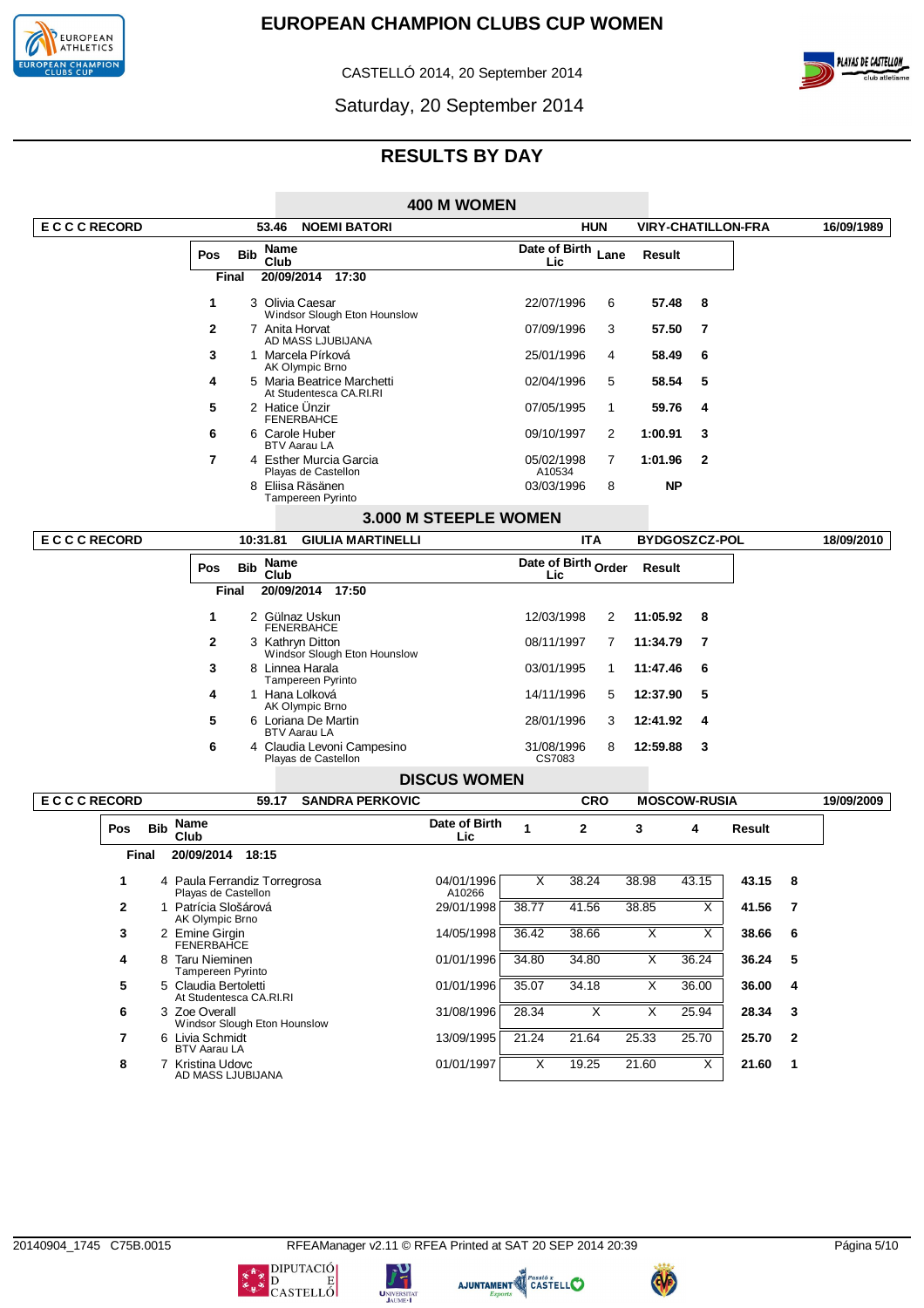

CASTELLÓ 2014, 20 September 2014



Saturday, 20 September 2014

# **RESULTS BY DAY**

| <b>LONG JUMP WOMEN</b> |  |
|------------------------|--|
|------------------------|--|

| <b>ECCCRECORD</b> |            | 6.35                                                | <b>IVANA PANOVIC</b> |                       |                | <b>SRB</b>     |                | <b>MOSCOW-RUSIA</b> |                |              | 19/09/2009 |
|-------------------|------------|-----------------------------------------------------|----------------------|-----------------------|----------------|----------------|----------------|---------------------|----------------|--------------|------------|
| <b>Pos</b>        | <b>Bib</b> | Name<br>Club                                        |                      | Date of Birth<br>Lic. |                | 2              | 3              | 4                   | Result         |              |            |
|                   | Final      | 20/09/2014<br>18:15                                 |                      |                       |                |                |                |                     |                |              |            |
|                   |            | 6 May-Madeleine Gysi<br><b>BTV Aarau LA</b>         |                      | 29/07/1996            | 5.30<br>$+1.7$ | 5.67<br>$+0.6$ | 5.52<br>$-0.1$ | 5.40<br>$+0.3$      | 5.67<br>$+0.6$ | 8            |            |
| 2                 |            | 5 Alessandra Antonacci<br>At Studentesca CA.RI.RI   |                      | 31/07/1997            | 5.47<br>$+0.3$ |                | 5.39<br>-0.3   | 5.64<br>$+0.4$      | 5.64<br>$+0.4$ |              |            |
| 3                 |            | 2 Ecem Calagan<br><b>FENERBAHCE</b>                 |                      | 18/01/1998            | 5.55<br>$+0.9$ | 5.53<br>$+1.4$ | 5.51<br>$-0.3$ | 5.57<br>$+0.8$      | 5.57<br>$+0.8$ | 6            |            |
| 4                 | 8          | Heta Haapala<br>Tampereen Pyrinto                   |                      | 01/01/1996            | 5.24<br>$+0.1$ | 5.51<br>$+0.8$ | 5.25<br>$-0.7$ | 5.40<br>$+0.8$      | 5.51<br>$+0.8$ | 5            |            |
| 5                 |            | Monika Baňovičová<br>AK Olympic Brno                |                      | 28/08/1995            | 5.14<br>$+0.3$ |                |                | 5.37<br>$+0.4$      | 5.37<br>$+0.4$ | 4            |            |
| 6                 |            | 4 Carmen Ramos Vellon<br>Playas de Castellon        |                      | 18/06/1998<br>CS7390  | 4.78<br>$+0.2$ | 5.24<br>$+1.1$ | 5.05<br>$-0.9$ | 5.05<br>$+0.0$      | 5.24<br>$+1.1$ | 3            |            |
| 7                 |            | 3 Isabelle Charters<br>Windsor Slough Eton Hounslow |                      | 09/10/1997            | 5.03<br>$+0.0$ |                | 5.04<br>$-0.7$ | 5.23<br>$-0.1$      | 5.23<br>$-0.1$ | $\mathbf{2}$ |            |
| 8                 |            | Eva Mustar<br>AD MASS LJUBIJANA                     |                      | 30/09/1996            | X              | 5.11<br>$+0.0$ | 4.88<br>$+0.7$ | х                   | 5.11<br>$+0.0$ |              |            |
|                   |            |                                                     |                      | 200 M WOMEN           |                |                |                |                     |                |              |            |

# **200 M WOMEN**

| E C C C RECORD | <b>DINA ASHER-SMITH</b><br>23.74                  | <b>GBR</b>                   | <b>LUBLJANA-SLO</b> | 21/09/2013 |
|----------------|---------------------------------------------------|------------------------------|---------------------|------------|
| <b>Pos</b>     | Name<br><b>Bib</b><br>Club                        | Date of Birth Lane<br>Lic.   | Result              |            |
|                | 20/09/2014<br><b>Wind: -0.5</b><br>18:20<br>Final |                              |                     |            |
|                | 5 Federica Cucchi<br>At Studentesca CA.RI.RI      | 01/10/1995<br>4              | 25.03<br>-8         |            |
| $\mathbf{2}$   | 4 Andrea Verdú Bastante<br>Playas de Castellon    | 6<br>27/05/1998<br>A10536    | 25.16 7             |            |
| 3              | Kristýna Kobiánová<br>AK Olympic Brno             | 3<br>10/12/1995              | 25.62 6             |            |
| 4              | 2 Yudum Iliksiz<br><b>FENERBAHCE</b>              | 8<br>22/02/1997              | 25.85<br>5          |            |
| 5              | 7 Maja Petrovič<br>AD MASS LJUBIJANA              | $\overline{2}$<br>30/09/1995 | 25.91<br>4          |            |
| 6              | 3 Kennedy Bays<br>Windsor Slough Eton Hounslow    | 5<br>28/10/1998              | 26.14<br>- 3        |            |
| 7              | 8 Sara Jokinen<br>Tampereen Pyrinto               | $\overline{7}$<br>07/06/1996 | 26.27 2             |            |
| 8              | 6 Daphne van den Berg<br><b>BTV Aarau LA</b>      | 05/01/1997<br>1              | 26.35<br>-1         |            |

## **1500 M WOMEN**

| <b>ECCCRECORD</b> |              |            | <b>STELLA JONGMANS</b><br>4:27.47                      |                             | <b>NED</b> | <b>VIRY-CHATILLON-FRA</b> | 16/09/1989              |  |
|-------------------|--------------|------------|--------------------------------------------------------|-----------------------------|------------|---------------------------|-------------------------|--|
|                   | Pos          | <b>Bib</b> | Name<br>Club                                           | Date of Birth Order<br>Lic. |            | <b>Result</b>             |                         |  |
|                   | Final        |            | 20/09/2014<br>18:35                                    |                             |            |                           |                         |  |
|                   |              |            | 6 Selina Ummel<br><b>BTV Aarau LA</b>                  | 14/10/1997                  | 4          | 4:34.80 8                 |                         |  |
|                   | $\mathbf{2}$ |            | 2 Fatma Demir<br><b>FENERBAHCE</b>                     | 05/05/1996                  | 3          | 4:36.56                   | - 7                     |  |
|                   | 3            |            | 3 Sarah Chapman<br>Windsor Slough Eton Hounslow        | 21/04/1998                  | 8          | 4:39.14                   | - 6                     |  |
|                   | 4            |            | 4 Maria Del Mar Casillas Dorado<br>Playas de Castellon | 09/12/1997<br>SE6993        | 1          | 4:47.95                   | -5                      |  |
|                   | 5            |            | 5 Sofia Aguzzi<br>At Studentesca CA.RI.RI              | 28/06/1996                  | 7          | 4:48.69                   | - 4                     |  |
|                   | 6            |            | Adéla Šafářová<br>AK Olympic Brno                      | 10/06/1998                  | 6          | 4:57.65                   | - 3                     |  |
|                   |              |            | Liza Žvokelj<br>AD MASS LJUBIJANA                      | 23/12/1997                  | 5          | 5:28.48                   | $\overline{\mathbf{2}}$ |  |
|                   | 8            | 8          | Elisa Myllymäki<br>Tampereen Pyrinto                   | 01/01/1996                  | 2          | 7:35.58                   | $\overline{\mathbf{1}}$ |  |





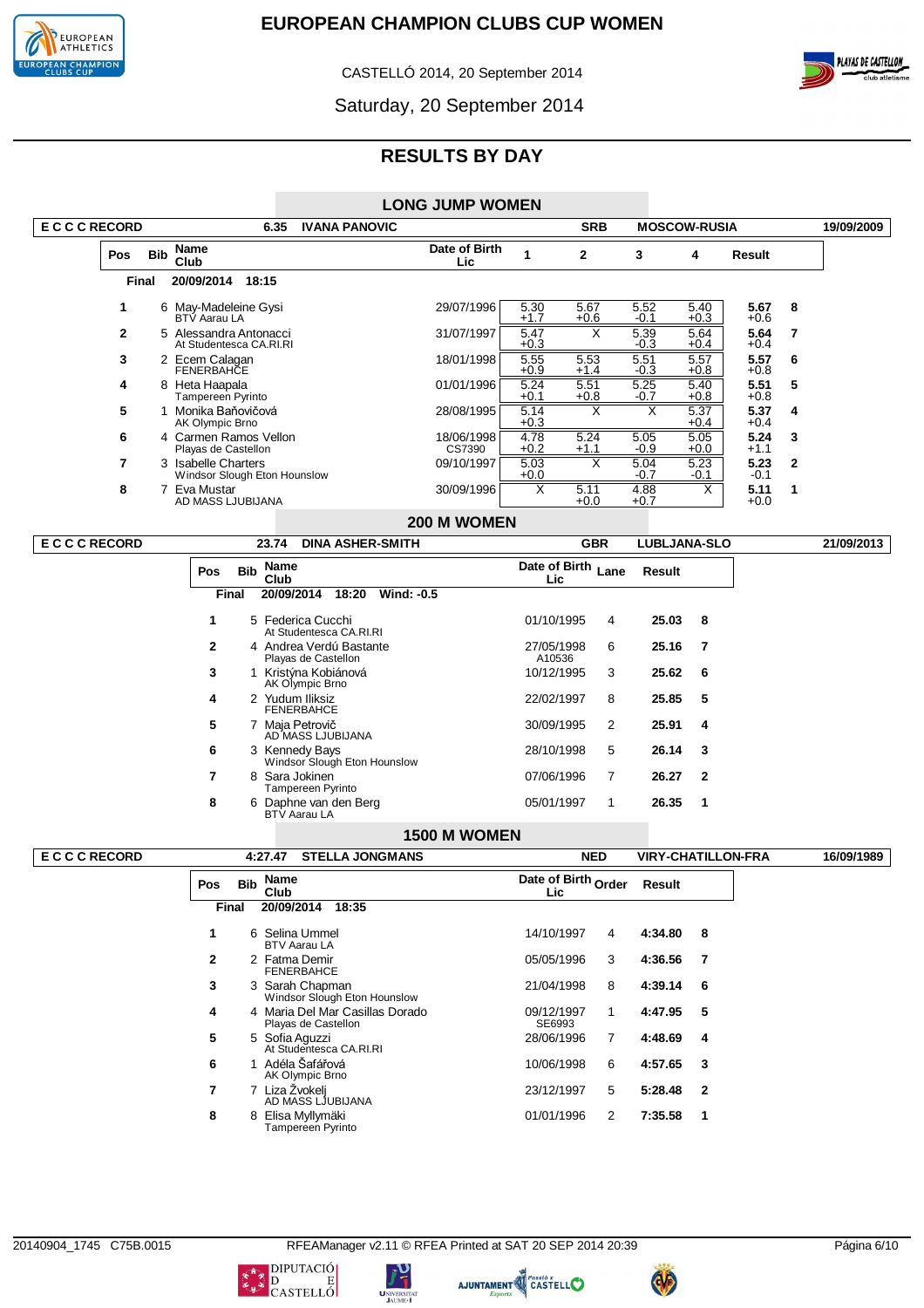

CASTELLÓ 2014, 20 September 2014



Saturday, 20 September 2014

# **RESULTS BY DAY**

|                   |            |                                                     |            |                            |                                                         | <b>3.000m WOMEN</b>   |                             |                         |                         |                         |                         |        |                          |            |
|-------------------|------------|-----------------------------------------------------|------------|----------------------------|---------------------------------------------------------|-----------------------|-----------------------------|-------------------------|-------------------------|-------------------------|-------------------------|--------|--------------------------|------------|
| <b>ECCCRECORD</b> |            |                                                     |            | 9:20.32                    | <b>AMELA TERZIC</b>                                     |                       |                             |                         | <b>SRB</b>              |                         | BYDGOSZCZ-POL           |        |                          | 18/09/2010 |
|                   |            | Pos<br>Final                                        | <b>Bib</b> | Name<br>Club<br>20/09/2014 | 18:55                                                   |                       |                             | Lic                     | Date of Birth Order     | Result                  |                         |        |                          |            |
|                   |            |                                                     |            |                            |                                                         |                       |                             |                         |                         |                         |                         |        |                          |            |
|                   |            | $\mathbf{1}$                                        |            |                            | 3 Eloise Davison<br>Windsor Slough Eton Hounslow        |                       |                             | 30/12/1998              | 4                       | 10:23.52                | 8                       |        |                          |            |
|                   |            | $\mathbf{2}$                                        |            |                            | 2 Nuran Satilmis<br><b>FENERBAHCE</b>                   |                       |                             | 06/10/1997              | 7                       | 10:34.28                | 7                       |        |                          |            |
|                   |            | 3                                                   |            |                            | 1 Carmen Idris Beshirová<br>AK Olympic Brno             |                       |                             | 05/10/1998              | $\overline{2}$          | 10:47.03                | 6                       |        |                          |            |
|                   |            | 4                                                   |            |                            | 4 Lidia Sanchez-puebla Fernandez<br>Playas de Castellon |                       |                             | 17/07/1996<br>M710      | 5                       | 11:09.53                | 5                       |        |                          |            |
|                   |            | 5                                                   |            |                            | 7 Kaia Lovšin<br>AD MASS LJUBIJANA                      |                       |                             | 14/04/1995              | $\mathbf{1}$            | 11:20.41                | 4                       |        |                          |            |
|                   |            | 6                                                   |            |                            | 6 Tania Forster<br><b>BTV</b> Aarau LA                  |                       |                             | 04/06/1998              | 8                       | 11:23.95                | 3                       |        |                          |            |
|                   |            | $\overline{7}$                                      |            |                            | 5 Francesca Fabrizi<br>At Studentesca CA.RI.RI          |                       |                             | 29/08/1995              | 3                       | 11:58.21                | $\mathbf{2}$            |        |                          |            |
|                   |            | 8                                                   |            |                            | 8 Ellinoora Mvötvri<br>Tampereen Pyrinto                |                       |                             | 21/04/1997              | 6                       | 12:34.06                | $\mathbf 1$             |        |                          |            |
|                   |            |                                                     |            |                            |                                                         | <b>SHOT PUT WOMEN</b> |                             |                         |                         |                         |                         |        |                          |            |
| <b>ECCCRECORD</b> |            |                                                     |            | 16.42                      | <b>MELISSA BOEKELMAN</b>                                |                       |                             |                         | <b>NED</b>              |                         | <b>MITROVICA-SRB</b>    |        |                          | 20/09/2008 |
| Pos               | <b>Bib</b> | <b>Name</b><br>Club                                 |            |                            |                                                         |                       | Date of Birth<br><b>Lic</b> | 1                       | $\mathbf{2}$            | 3                       | 4                       | Result |                          |            |
| <b>Final</b>      |            | 20/09/2014                                          |            | 19:30                      |                                                         |                       |                             |                         |                         |                         |                         |        |                          |            |
| 1                 |            | 2 Emel Dereli<br><b>FENERBAHCE</b>                  |            |                            |                                                         |                       | 25/02/1996                  | 15.93                   | $\overline{\mathsf{x}}$ | $\overline{\mathsf{x}}$ | 16.19                   | 16.19  | 8                        |            |
| $\overline{2}$    |            | 1 Patrícia Slošárová<br>AK Olympic Brno             |            |                            |                                                         |                       | 29/01/1998                  | 12.37                   | $\overline{\mathsf{x}}$ | 11.85                   | 12.26                   | 12.37  | $\overline{\phantom{a}}$ |            |
| 3                 |            | 5 Claudia Bertoletti<br>At Studentesca CA.RI.RI     |            |                            |                                                         |                       | 01/01/1996                  | $\overline{\mathsf{x}}$ | 12.04                   | X                       | 11.28                   | 12.04  | 6                        |            |
| 4                 |            | 4 Paula Ferrandiz Torregrosa<br>Playas de Castellon |            |                            |                                                         |                       | 04/01/1996<br>A10266        | 10.78                   | 11.00                   | $\overline{\mathsf{x}}$ | 11.41                   | 11.41  | 5                        |            |
| 5                 |            | 3 Ellie Rayer<br>Windsor Slough Eton Hounslow       |            |                            |                                                         |                       | 22/11/1996                  | 10.27                   | 10.46                   | 10.62                   | 10.48                   | 10.62  | 4                        |            |
| 6                 |            | 7 Tina Vaupot<br>AD MASS LJUBIJANA                  |            |                            |                                                         |                       | 14/01/1997                  | 9.88                    | 10.12                   | 10.23                   | 10.57                   | 10.57  | 3                        |            |
| $\overline{7}$    |            | 8 Heta Haapala<br>Tampereen Pyrinto                 |            |                            |                                                         |                       | 01/01/1996                  | 9.75                    | $\overline{\mathsf{x}}$ | $\overline{\mathsf{x}}$ | 10.27                   | 10.27  | $\mathbf{2}$             |            |
| 8                 |            | 6 Maiella Hauri<br><b>BTV Aarau LA</b>              |            |                            |                                                         |                       | 23/04/1995                  | $\overline{\mathsf{x}}$ | 9.12                    | 9.14                    | $\overline{\mathsf{x}}$ | 9.14   | 1                        |            |





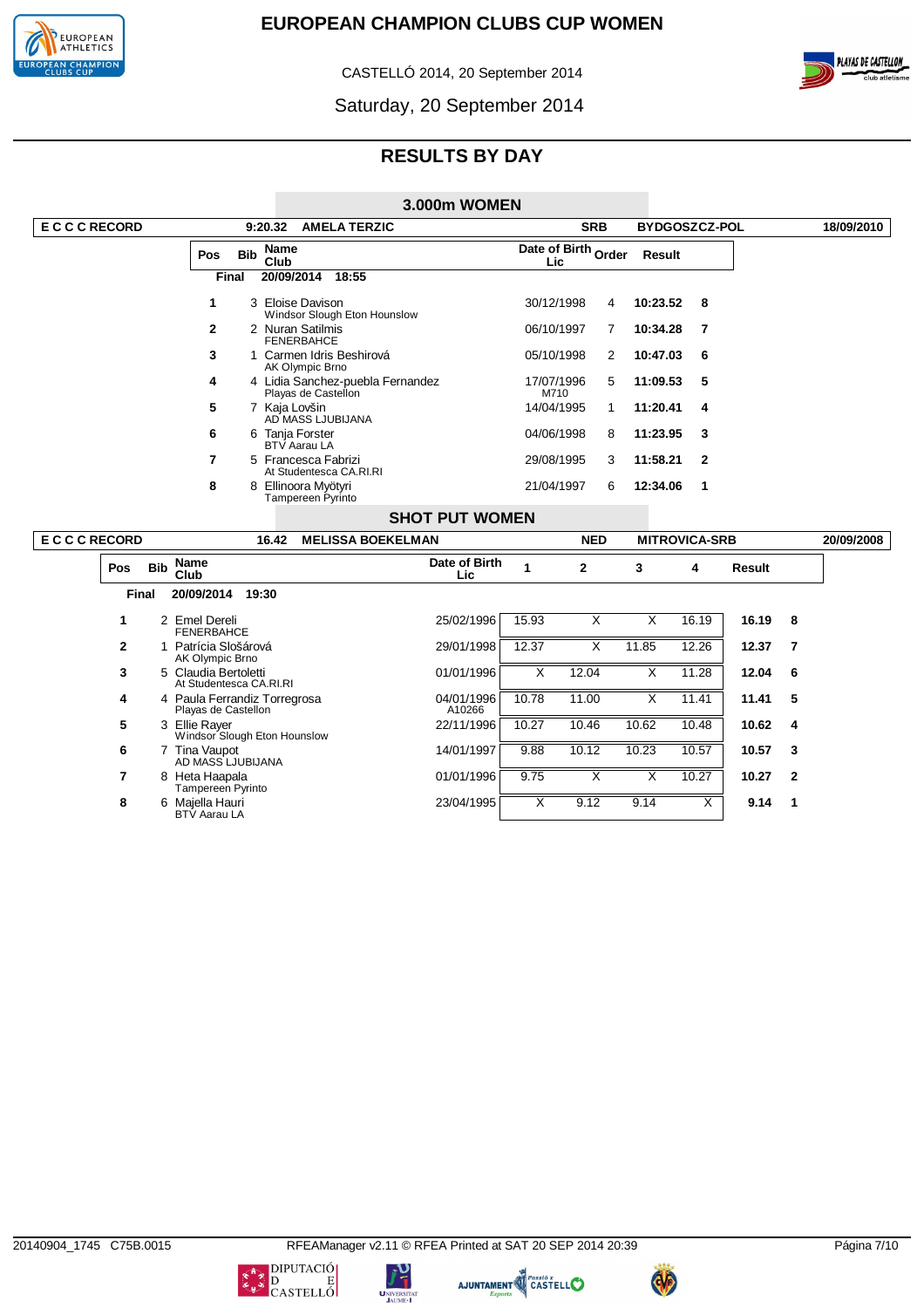

CASTELLÓ 2014, 20 September 2014



Saturday, 20 September 2014

# **RESULTS BY DAY**

|                   |                |            | 4x100 WOMEN                                               |                           |                 |                  |            |
|-------------------|----------------|------------|-----------------------------------------------------------|---------------------------|-----------------|------------------|------------|
| <b>ECCCRECORD</b> |                |            | <b>ONATUNJI-HYLTON S-HYLTON C-ASHER-SMITIGBR</b><br>46.28 |                           | <b>BRNO-CZE</b> |                  | 21/09/2013 |
|                   | Pos            | <b>Bib</b> | Team<br><b>Relay Members</b>                              | Date of Birth Lane<br>Lic | Result          |                  |            |
|                   | <b>Final</b>   |            | 20/09/2014 19:25                                          |                           |                 |                  |            |
|                   | 1              |            | AD Mass Ljubljana                                         | 6                         | 47.63           | 8                |            |
|                   |                |            | 7 Kaja Debevec                                            | 14/08/1996                |                 |                  |            |
|                   |                |            | 7 Manca Šepetavc                                          | 09/09/1995                |                 |                  |            |
|                   |                |            | 7 Eva Mustar                                              | 30/09/1996                |                 |                  |            |
|                   |                |            | 7 Maja Petrovič                                           | 30/09/1995                |                 |                  |            |
|                   | $\overline{2}$ |            | AK Olymp Brno                                             | $\overline{7}$            | 47.71           | 7                |            |
|                   |                |            | 1 Karolina Strnadová                                      | 26/05/1998                |                 |                  |            |
|                   |                |            | 1 Marcela Pírková                                         | 25/01/1996                |                 |                  |            |
|                   |                |            | 1 Šárka Hlaváčková                                        | 24/01/1995                |                 |                  |            |
|                   |                |            | 1 Kristýna Kobiánová                                      | 10/12/1995                |                 |                  |            |
|                   | 3              |            | Tampereen Pyrintö                                         | 3                         | 48.72           | 6                |            |
|                   |                |            | 8 Titta Mehtänen                                          | 23/01/1995                |                 |                  |            |
|                   |                |            | 8 Sara Jokinen                                            | 07/06/1996                |                 |                  |            |
|                   |                |            | 8 Miia Sillman                                            | 03/06/1995                |                 |                  |            |
|                   |                |            | 8 Jessi Landström                                         | 21/03/1997                |                 |                  |            |
|                   | 4              |            | <b>BTV Aarau LA</b>                                       | 5                         | 48.92           | 5                |            |
|                   |                |            | 6 Nicole Flury                                            | 25/09/1998                |                 |                  |            |
|                   |                |            | 6 Anna Lüber                                              | 05/11/1997                |                 |                  |            |
|                   |                |            | 6 Daphne van den Berg                                     | 05/01/1997                |                 |                  |            |
|                   |                |            | 6 Carole Huber                                            | 09/10/1997                |                 |                  |            |
|                   | 5              |            | Windsor, Slough, Eton & Hounslow AC                       | 1                         | 49.58           | 4                |            |
|                   |                |            | 3 Kennedy Bays                                            | 28/10/1998                |                 |                  |            |
|                   |                |            | 3 Stephanie Clitheroe                                     | 03/11/1995                |                 |                  |            |
|                   |                |            | 3 Freya See                                               | 22/03/1996                |                 |                  |            |
|                   |                |            | 3 Olivia Caesar                                           | 22/07/1996                |                 |                  |            |
|                   | 6              |            | Playas Castellón                                          | $\overline{2}$            | 49.67           | 3                |            |
|                   |                |            | 4 Alba Gomis Sanchez                                      | 18/12/1998 A10533         |                 |                  |            |
|                   |                |            | 4 Ana Garcia Gops                                         | 09/07/1998 V20866         |                 |                  |            |
|                   |                |            | 4 Andrea Verdú Bastante                                   | 27/05/1998 A10536         |                 |                  |            |
|                   |                |            | 4 Carmen Ramos Vellon                                     | 18/06/1998 CS7390         |                 |                  |            |
|                   | $\overline{7}$ |            | Fenerbahce                                                | 4                         | 50.04           | $\overline{2}$   |            |
|                   |                |            | 2 Esin Akgul                                              | 20/09/1996                |                 |                  |            |
|                   |                |            | 2 Yudum Iliksiz                                           | 22/02/1997                |                 |                  |            |
|                   |                |            | 2 Ecem Calagan                                            | 18/01/1998                |                 |                  |            |
|                   |                |            | 2 Gözdenur Bayrak                                         | 10/01/1997                |                 |                  |            |
|                   |                |            | Atletica Studentesca CA.RI.RI                             | 8                         | <b>DS</b>       | <b>ART 170.6</b> |            |
|                   |                |            | 5 Gaia Fabri                                              | 14/12/1996                |                 |                  |            |
|                   |                |            | 5 Luna Jimenez Moreno                                     | 05/08/1998                |                 |                  |            |
|                   |                |            | 5 Sara Spadoni                                            | 19/03/1997                |                 |                  |            |
|                   |                |            | 5 Gaia Barison                                            | 03/04/1998                |                 |                  |            |

UNIVERSIT

AJUNTAMENT CASTELLO

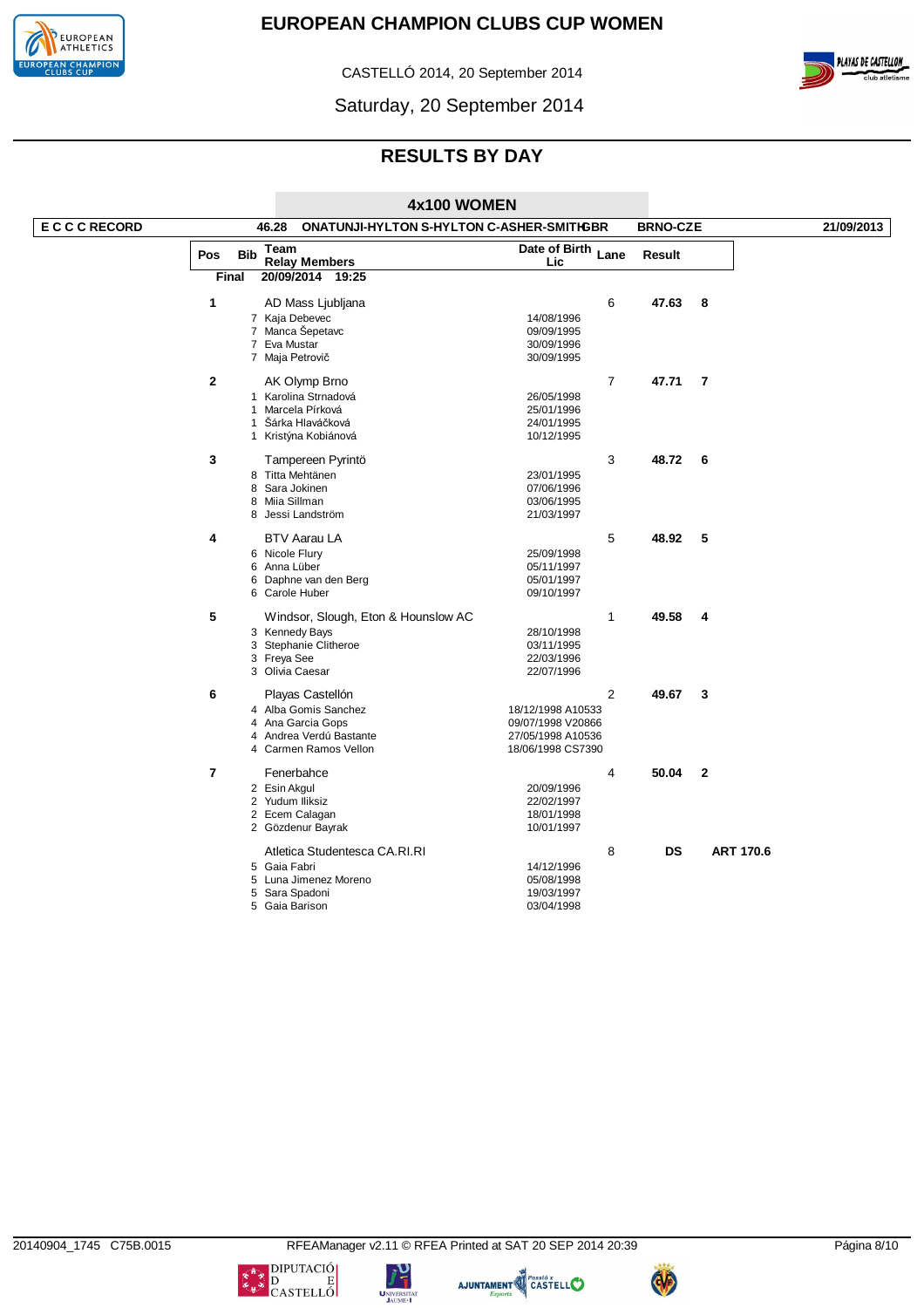

CASTELLÓ 2014, 20 September 2014



Saturday, 20 September 2014

# **RESULTS BY DAY**

|                   |                |              |                                                     | 4x400 WOMEN               |              |                  |              |            |
|-------------------|----------------|--------------|-----------------------------------------------------|---------------------------|--------------|------------------|--------------|------------|
| <b>ECCCRECORD</b> |                |              | 3:43.57<br>SIMAGUINA-IAKOVLEVA-KOROTEEVA-KONDRARUSV |                           |              | <b>RIESA-GER</b> |              | 23/09/2000 |
|                   | Pos            | <b>Bib</b>   | Team<br><b>Relay Members</b>                        | Date of Birth Lane<br>Lic |              | <b>Result</b>    |              |            |
|                   |                | Final        | 20/09/2014 19:45                                    |                           |              |                  |              |            |
|                   | $\mathbf{1}$   |              | AK Olymp Brno                                       |                           | 8            | 3:56.61          | 8            |            |
|                   |                |              | 1 Karolina Strnadová                                | 26/05/1998                |              |                  |              |            |
|                   |                | $\mathbf{1}$ | Barbora Klímová                                     | 27/06/1997                |              |                  |              |            |
|                   |                |              | 1 Tereza Rybaříková                                 | 27/11/1998                |              |                  |              |            |
|                   |                |              | 1 Lenka Svobodová                                   | 12/10/1995                |              |                  |              |            |
|                   | $\mathbf{2}$   |              | Windsor, Slough, Eton & Hounslow AC                 |                           | 2            | 3:57.68          | 7            |            |
|                   |                |              | 3 Rebecca Croft                                     | 27/05/1997                |              |                  |              |            |
|                   |                |              | 3 Ellie Rayer                                       | 22/11/1996                |              |                  |              |            |
|                   |                |              | 3 Jasmyne Gillespie                                 | 23/06/1997                |              |                  |              |            |
|                   |                |              | 3 Olivia Caesar                                     | 22/07/1996                |              |                  |              |            |
|                   | 3              |              | AD Mass Ljubljana                                   |                           | 7            | 3:59.75          | 6            |            |
|                   |                |              | 7 Nina Kolenc                                       | 02/01/1998                |              |                  |              |            |
|                   |                |              | 7 Ajda Lenardič                                     | 18/03/1996                |              |                  |              |            |
|                   |                |              | 7 Liza Żvokelj                                      | 23/12/1997                |              |                  |              |            |
|                   |                |              | 7 Anita Horvat                                      | 07/09/1996                |              |                  |              |            |
|                   | 4              |              | Atletica Studentesca CA.RI.RI                       |                           | $\mathbf{1}$ | 4:00.35          | 5            |            |
|                   |                |              | 5 Giorgia Scipioni                                  | 14/06/1997                |              |                  |              |            |
|                   |                |              | 5 Francesca De Biase                                | 18/05/1997                |              |                  |              |            |
|                   |                |              | 5 Maria Beatrice Marchetti                          | 02/04/1996                |              |                  |              |            |
|                   |                |              | 5 Federica Cucchi                                   | 01/10/1995                |              |                  |              |            |
|                   | 5              |              | Fenerbahce                                          |                           | 5            | 4:02.70          | 4            |            |
|                   |                |              | 2 Elif Özmen                                        | 25/05/1995                |              |                  |              |            |
|                   |                |              | 2 Fatma Arik                                        | 10/09/1997                |              |                  |              |            |
|                   |                |              | 2 Gözdenur Bayrak                                   | 10/01/1997                |              |                  |              |            |
|                   |                |              | 2 Hatice Unzir                                      | 07/05/1995                |              |                  |              |            |
|                   | 6              |              | Playas Castellón                                    |                           | 3            | 4:06.22          | 3            |            |
|                   |                |              | 4 Maria Mondragon Fernandez                         | 05/04/1997 CS7175         |              |                  |              |            |
|                   |                |              | 4 Esther Murcia Garcia                              | 05/02/1998 A10534         |              |                  |              |            |
|                   |                |              | 4 Estela Guisado Mengual                            | 07/10/1995 CO2908         |              |                  |              |            |
|                   |                |              | 4 Elia Martinez Piquer                              | 12/03/1997 CS7516         |              |                  |              |            |
|                   | $\overline{7}$ |              | <b>BTV Aarau LA</b>                                 |                           | 6            | 4:06.35          | $\mathbf{2}$ |            |
|                   |                |              | 6 Carole Huber                                      | 09/10/1997                |              |                  |              |            |
|                   |                |              | 6 Léa Petrò                                         | 11/07/1996                |              |                  |              |            |
|                   |                |              | 6 Selina Ummel                                      | 14/10/1997                |              |                  |              |            |
|                   |                |              | 6 Viola Schön                                       | 08/09/1997                |              |                  |              |            |
|                   | 8              |              | Tampereen Pyrintö                                   |                           | 4            | 4:14.20          | 1            |            |
|                   |                |              | 8 Ellinoora Myötyri                                 | 21/04/1997                |              |                  |              |            |
|                   |                |              | 8 Maria Huntington                                  | 13/03/1997                |              |                  |              |            |
|                   |                | 8            | Sara Jokinen                                        | 07/06/1996                |              |                  |              |            |
|                   |                |              | 8 Jessi Landström                                   | 21/03/1997                |              |                  |              |            |

| Pos | Club                                | <b>Placing Table</b> |
|-----|-------------------------------------|----------------------|
|     | <b>FENER - FENERBAHCE</b>           | 113                  |
| 2   | BRNO - AK Olympic Brno              | 109.5                |
| 3   | WIND - Windsor Slough Eton Hounslow | 92.5                 |
| 4   | STUDE - At Studentesca CA.RI.RI     | 83                   |
| 5   | CAICS - Playas de Castellon         | 83                   |
| 6   | <b>MASS - AD MASS LJUBIJANA</b>     | 72                   |

20140904\_1745 C75B.0015 RFEAManager v2.11 © RFEA Printed at SAT 20 SEP 2014 20:39 Página 9/10